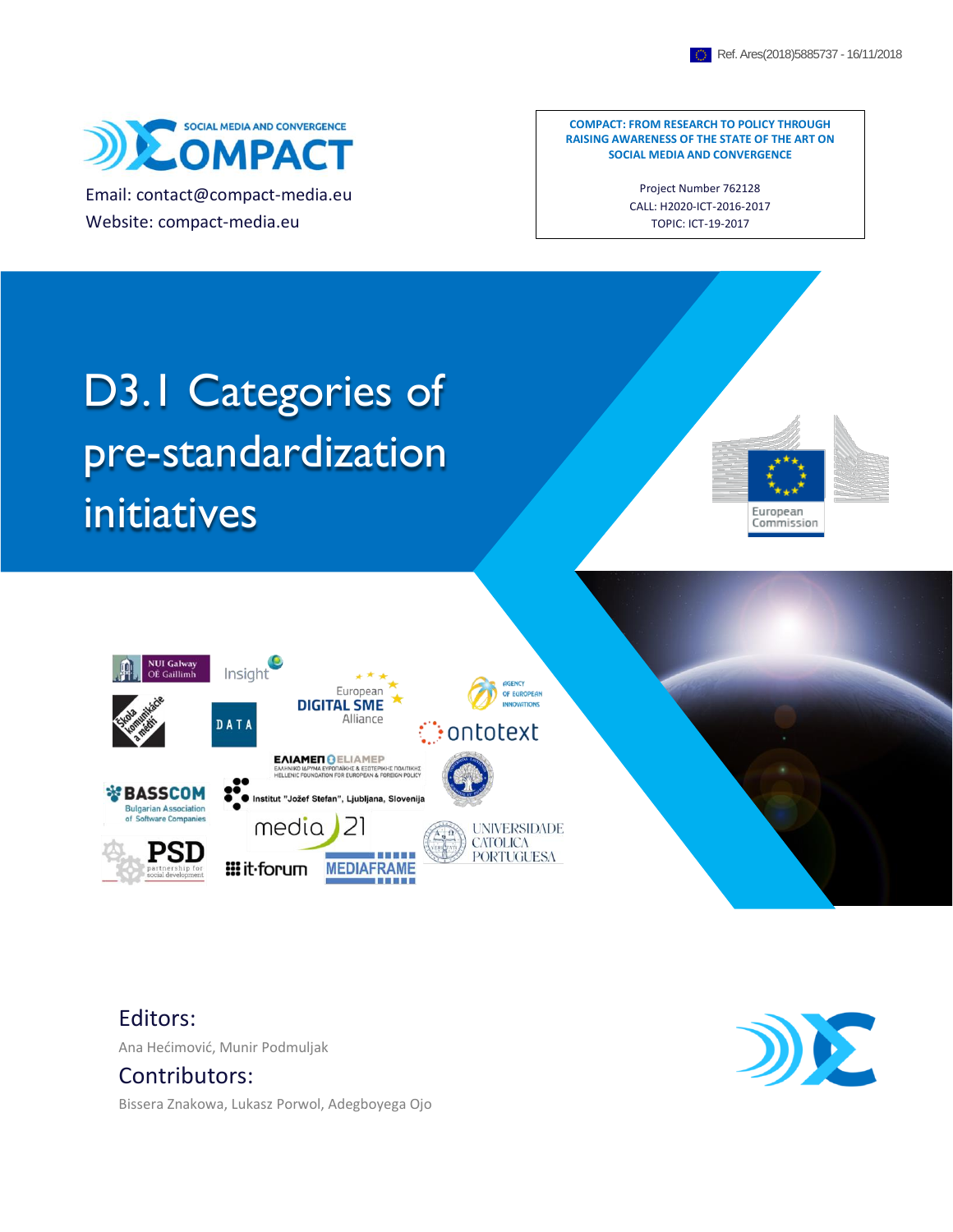

## DOCUMENT FACTSHEET

| $Editor(s)$ :                | Ana Hećimović and Munir Podumljak |
|------------------------------|-----------------------------------|
| Responsible Organization(s): | <b>PSD</b>                        |
| Version:                     | 1.0                               |
| Status:                      | Final                             |
| Date:                        | 15/11/2018                        |
| Dissemination level:         | Public                            |

| Title:             | <b>COMPACT Template</b> |
|--------------------|-------------------------|
| <b>Related WP:</b> | WP3                     |
| Due date:          | -                       |

#### Reviewed and approved by:

| Date       | <b>Name</b>     | Organization        |
|------------|-----------------|---------------------|
| 15/10/2018 | Lukasz Porwol   | Insight, NUI Galway |
| 05/11/2018 | Adegboyega Ojo  | Insight, NUI Galway |
| 13/11/2018 | Bissera Znakowa | Insight, NUI Galway |
| 15/11/2018 | Lukasz Porwol   | Insight, NUI Galway |
|            |                 |                     |
|            |                 |                     |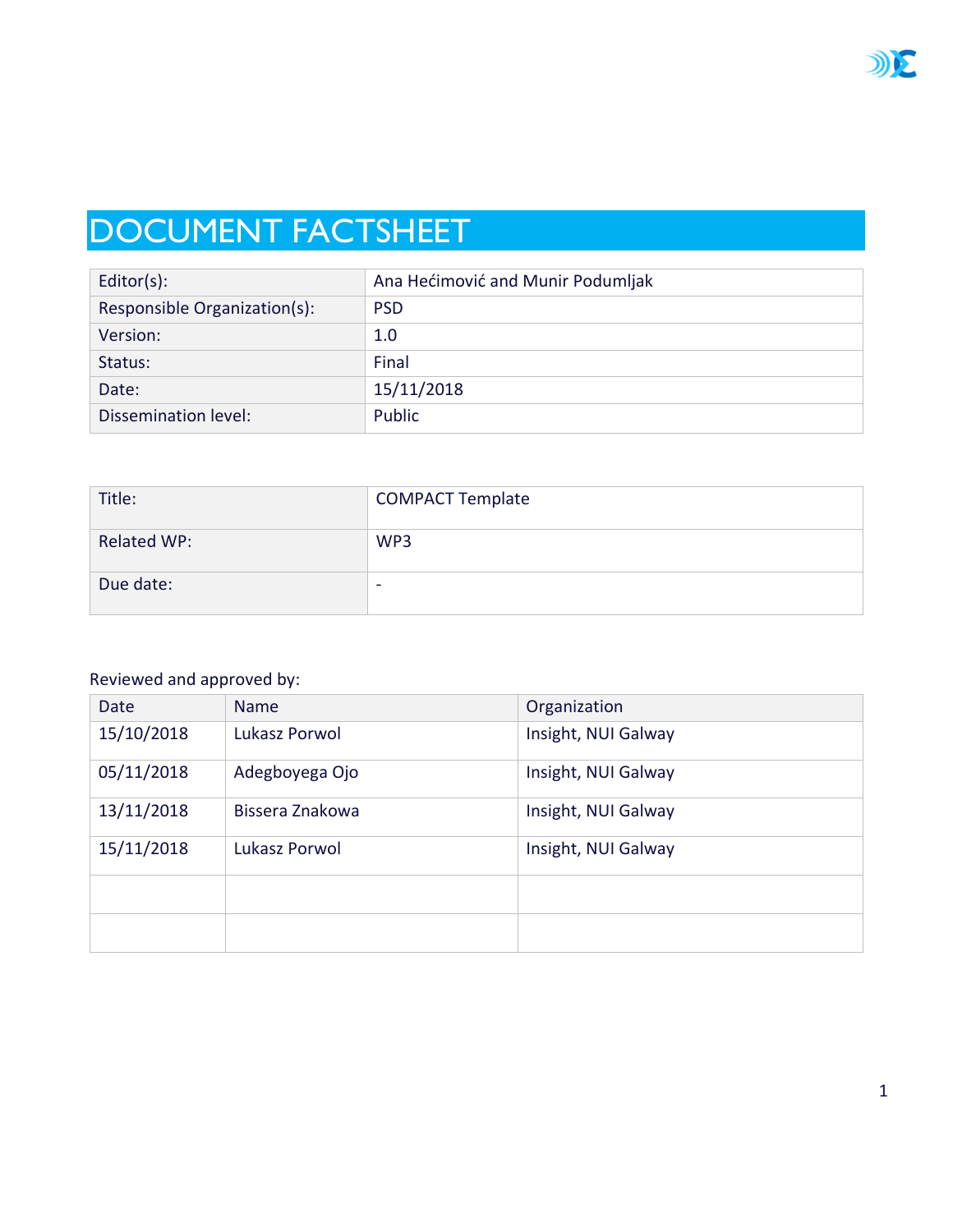

## REVISION HISTORY

| Version | Date       | Editor(s)                  | Remark(s)                            |
|---------|------------|----------------------------|--------------------------------------|
| 0.1     | 8/10/2018  | Ana Hećimović and Munir    | Document structure, TOC              |
|         |            | Podumljak                  |                                      |
| 0.2     | 05/11/2018 | Ana Hećimović              | Updates                              |
| 0.3     | 06/11/2018 | A. Ojo and L.Porwol (NUIG) | Updates and corrections              |
| 0.4     | 13/11/2018 | Bissera Znakowa            | Updates and corrections              |
| 1       | 15/11/2018 | A. Ojo and L.Porwol (NUIG) | Document Template transfer and Final |
|         |            |                            | Updates                              |
|         |            |                            |                                      |
|         |            |                            |                                      |
|         |            |                            |                                      |
|         |            |                            |                                      |
|         |            |                            |                                      |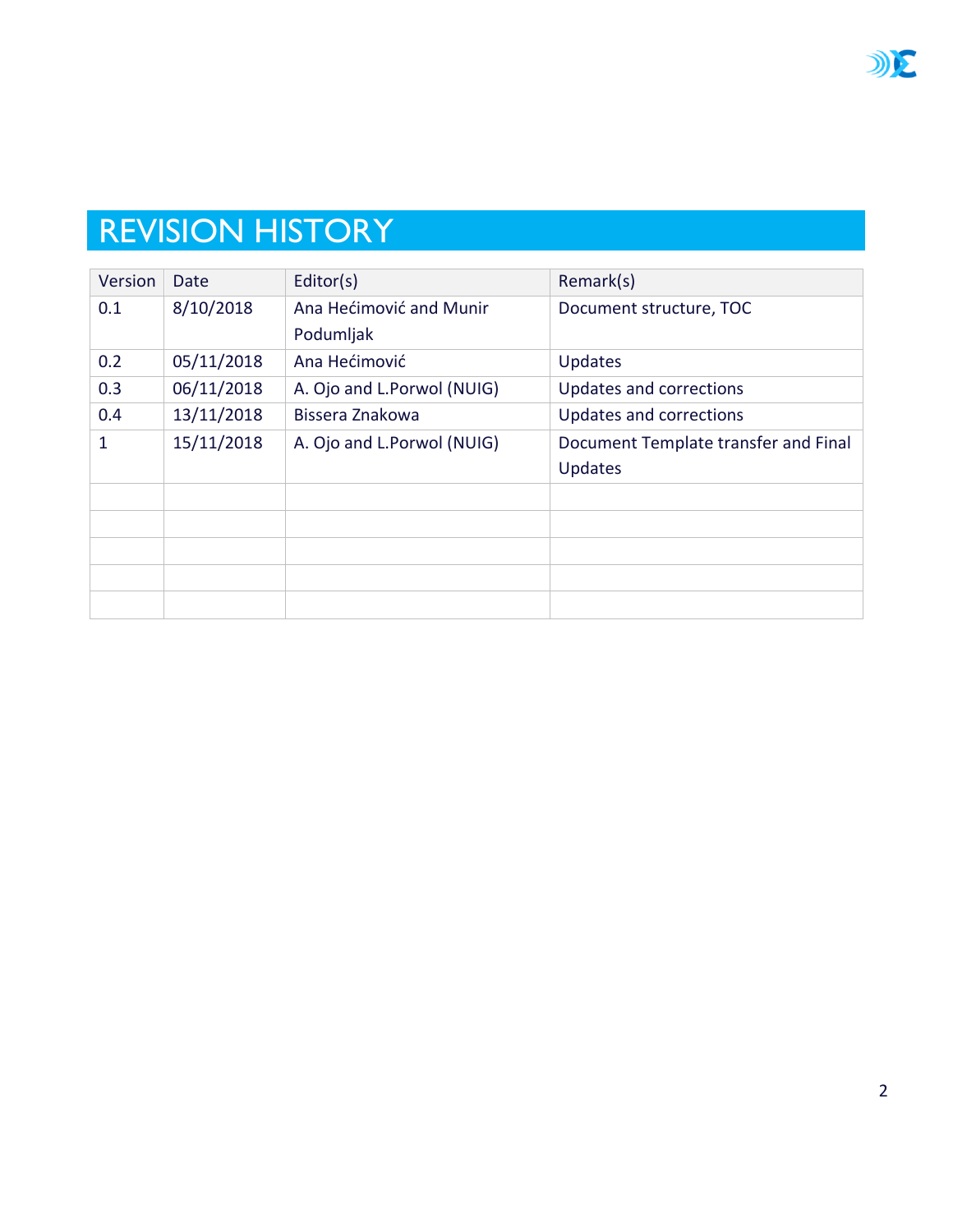## **CONTENTS**

| PROJECT CONTEXT                                                                                                                                                                                                                                                                                                                                                 | 5                          |
|-----------------------------------------------------------------------------------------------------------------------------------------------------------------------------------------------------------------------------------------------------------------------------------------------------------------------------------------------------------------|----------------------------|
| 1.1 Project goals                                                                                                                                                                                                                                                                                                                                               | 5                          |
| <b>1.2 Excellence</b>                                                                                                                                                                                                                                                                                                                                           | 6                          |
| <b>STANDARDIZATION</b>                                                                                                                                                                                                                                                                                                                                          | 14                         |
| SOCIAL MEDIA AND CONVERGENCE: TERMS AND CONCEPTS                                                                                                                                                                                                                                                                                                                | 16                         |
| THE FORERUNNERS OF STANDARDIZATION IN DIGITAL MEDIA: THE CLASH BETWEEN INFRASTRUCTURE<br>ENABLERS AND CONTENT PROVIDERS IN STANDARDIZATION OF MOBILE WEB                                                                                                                                                                                                        | 17                         |
| STANDARDS DEVELOPING ORGANIZATIONS                                                                                                                                                                                                                                                                                                                              | 19                         |
| 5.1 European level                                                                                                                                                                                                                                                                                                                                              | 19                         |
| 5.2 International level                                                                                                                                                                                                                                                                                                                                         | 21                         |
| <b>ACCESS TO THE STANDARDIZATION PROCESS</b>                                                                                                                                                                                                                                                                                                                    | 22                         |
| (PRE) STANDARDIZATION INITIATIVES RELEVANT FOR THE PROJECT                                                                                                                                                                                                                                                                                                      | 24                         |
| 7.1 The European Committee for Standardization (CEN)<br>Cybersecurity and Data Protection (CEN/CLC/JTC 13)<br>Internet Filtering (CEN/TC 365)<br>Journalism Trust Indicators (CEN/WS JTI)<br>Industry Best Practices and an Industry Code of Conduct for Licensing of Standard Essential Patents in the field of 5G<br>and Internet of Things (CEN/CLC/WS SEP2) | 24<br>24<br>25<br>27<br>28 |
| <b>European Telecommunications Standards Organization (ETSI)</b><br><b>Media Content Distribution</b>                                                                                                                                                                                                                                                           | 29<br>29                   |
| <b>Mobile and Broadcast Convergence</b>                                                                                                                                                                                                                                                                                                                         | 30                         |

DIE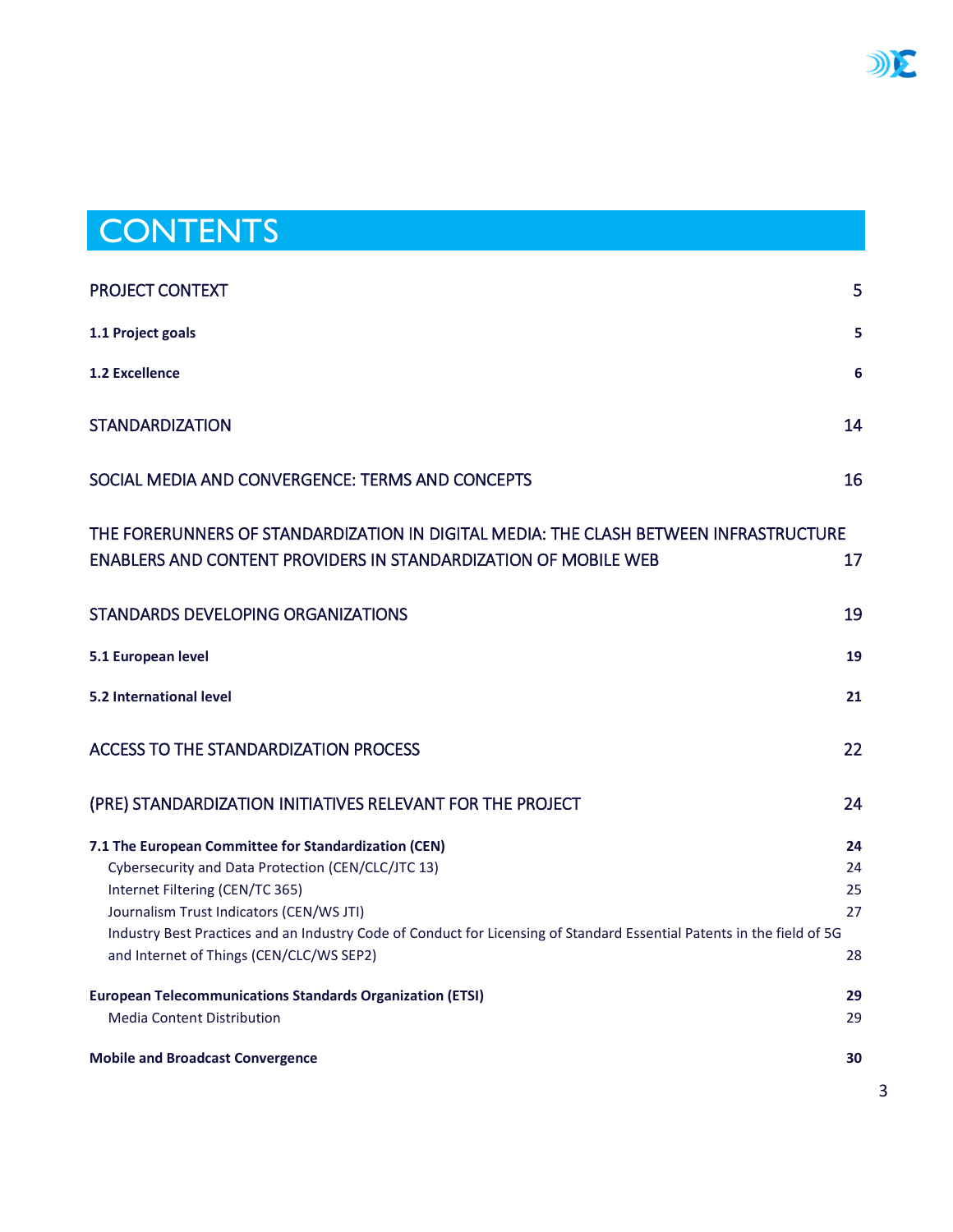

| <b>International Organization for Standardization (ISO)</b>                                                        | 31 |
|--------------------------------------------------------------------------------------------------------------------|----|
| Digitally Recorded Media for Information Interchange and Storage (ISO/IEC JTC 1/SC 23)                             | 31 |
| Online reputation (ISO/TC 290)                                                                                     | 32 |
| <b>International Electrotechnical Commission (IEC)</b>                                                             | 34 |
| TC 100: Audio, video and multimedia systems and equipment                                                          | 34 |
| TA 1: Terminals for audio, video and data services and contents                                                    | 34 |
| ISO/IEC JTC 1: Information technology                                                                              | 34 |
| <b>International Telecommunication Union (ITU)</b>                                                                 | 35 |
| ITU-T Study Group 3: Tariff and accounting principles and international telecommunication/ICT economic and policy  |    |
| <b>issues</b>                                                                                                      | 35 |
| ITU-T Study Group 9: Television and sound transmission and integrated broadband cable networks (Study Period 2017- |    |
| 2020)                                                                                                              | 35 |
| ITU-T Study Group 16: Multimedia coding, systems and applications (Study Period 2017-2020)                         | 36 |
| 7.6 The World Wide Web Consortium (W3C)                                                                            | 36 |
| Authoring Tool Accessibility Guidelines (ATAG) 2.0                                                                 | 36 |
| Literature                                                                                                         | 37 |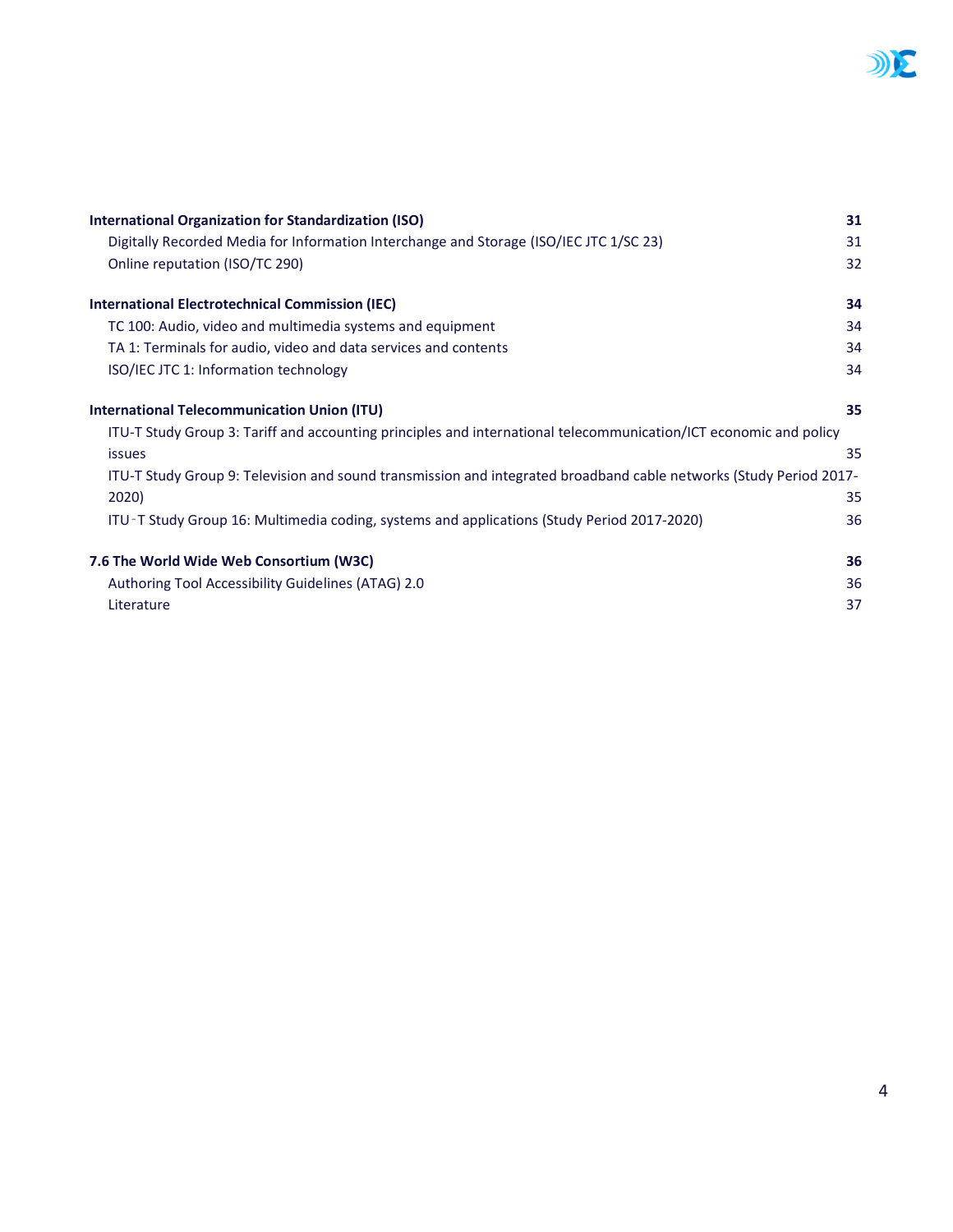## <span id="page-5-0"></span>Project Context

## <span id="page-5-1"></span>**1.1 Project goals**

The objective of the COMPACT project is to increase awareness of the latest technological results among key stakeholders in the context of social media and convergence. The dissemination planned will be based on key areas that impact the convergence of social media including scientific, political, cultural, legal, economic and technical areas, to name but a few.

This is particularly essential to provide knowledge support, but also stimulate an appropriate debate among the various stakeholders (policy makers, regulators, the business community, technical specialists, academics and the public at large) on the desirable future policies and frameworks that are required and lacking in the state of the art concerning media and content convergence.

Additionally, the project seeks to provide research on and experience-exchange of policy and regulation strategies. The aim is to support the R&D digital programs by spreading the innovative ideas and also the innovated outcomes in the age of convergence. To achieve this, the project will offer analyses and road maps of related initiatives. In addition, extensive research on policies and regulatory frameworks in media and content will be developed, integrating crucial topics such as: the types of regulation that are possible, sensible, and currently implemented, joined with contextual analysis of the corresponding issues; court case study on the types of cases that are brought before domestic courts and their implications on fundamental rights, the ways in which domestic courts review interference with fundamental rights in the pursuit of public interests, and the impact of court decisions on national laws and policies concerning social media and convergence; and future trends and recommendations in the policies and regulatory frameworks in media and content convergence.

As a European project ideally COMPACT will cover all EU countries, although the involvement of additional countries is not excluded (upon an agreed scheme of selection). The dissemination process of the outcomes will be of a rather geographically widespread nature but focused only on specific groups or individuals, as media and content are by definition the resort of a wide and diverse group of stakeholders. Thus, the project will tackle both the public and the private sector, and with that the policy makers, the academies of science and the universities, but also indirectly communicate with the ordinary users and consumers the benefits of ICT aiming at including the future participants in the creation of the novel trends in social media and convergence understanding and regulation. All of the accomplished results will be compiled and classified by special compendia.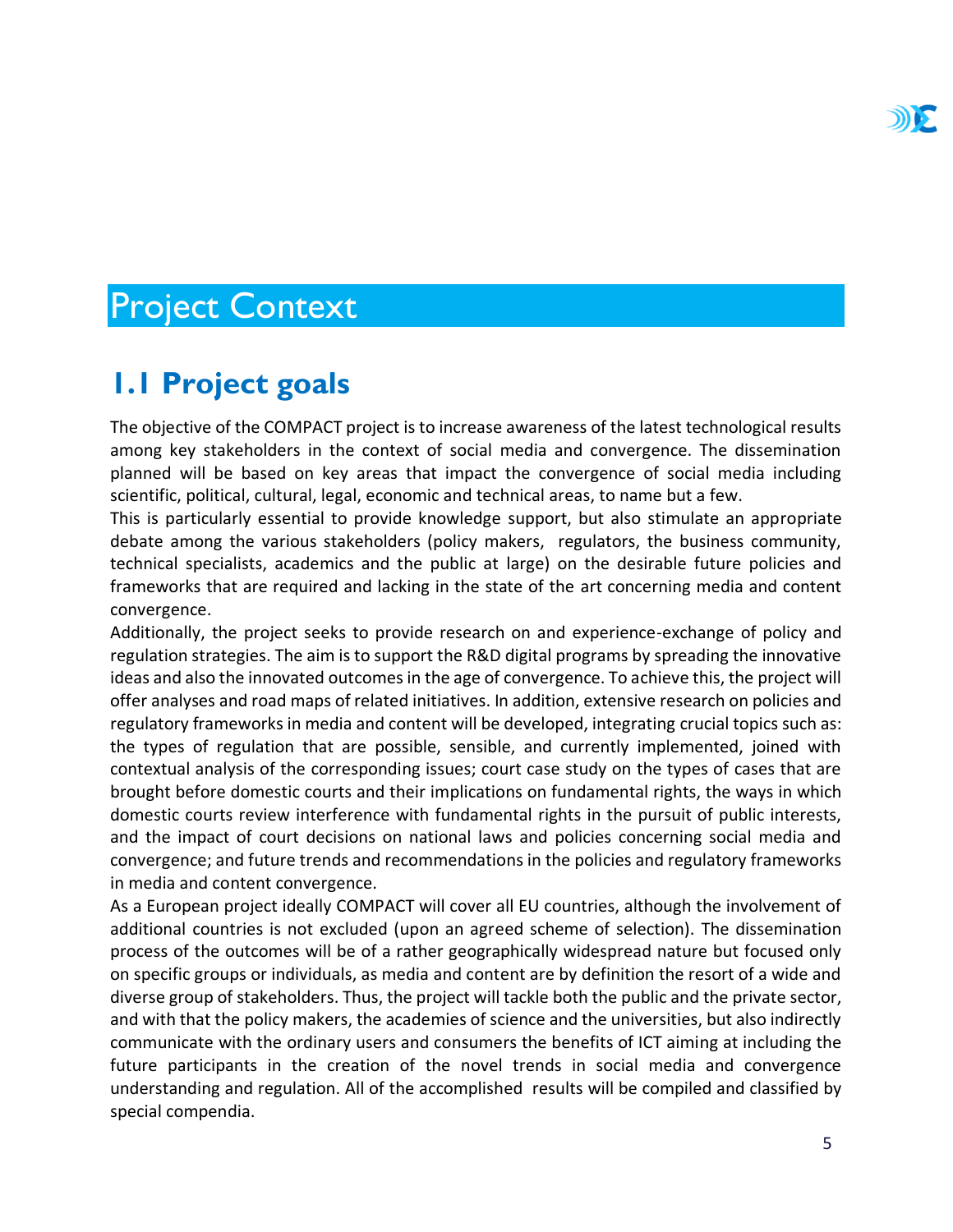The project is dedicated to offering comprehensive and up to date overviews/synthesis in the most logical way possible that would pave the way towards a structured explanation of the novel phenomena in the convergent environment. In turn this will lead to the balanced protection of the stakeholders' fundamental rights versus responsive regulation schemes. On an everyday basis and to the benefit of any common user COMPACT results will be distributed through press releases and other communication means encompassing the discussion and practices exchange during the relevant seminars.

## <span id="page-6-0"></span>**1.2 Excellence**

In most general terms convergence means areas or processes coming together. However, there is no one accepted definition of convergence and often it is rendered in a more or less descriptive manner. It is important to state that so far much difficulty had arisen in defining the notion of media convergence. Media convergence can be explained in many ways - through the convergence of the media and the telecommunications' sectors, through the convergence of the media and the new communications services and the emergence of common platforms and services between various operators, hardware and software manufacturers, print, electronic and new communication service outlets and Internet service providers, or as the convergence of various networks or different media content in the digital age.

By and large convergence can be perceived as technical convergence - 'coming together of different equipment and tools for producing and distributing news' or as socio-cultural convergence referring to the 'flow of content across multiple media platforms', suggesting that media users nowadays play a crucial role in creating and distributing content. Convergence therefore has to be examined in terms of social, as well as of technological changes within society (Jenkins). Yet convergence happens at four levels, which are closely interrelated (Latzer, 2013a): Technological convergence plays a leading role and basically stands for a universal digital code across the convergent communications sector. It is also discussed as network and terminal convergence (Storsul & Fagerjord, 2008). Combined with technological change there is economic convergence (Wirth, 2006), including market convergence on the meso- and macrolevel, and corporate convergence on the micro-level. Thirdly, political convergence is discussed as policy and regulatory convergence, leading towards integrated regulatory agencies, models and laws for the mediamatics sector. Finally, there is socio-cultural convergence, also discussed as socio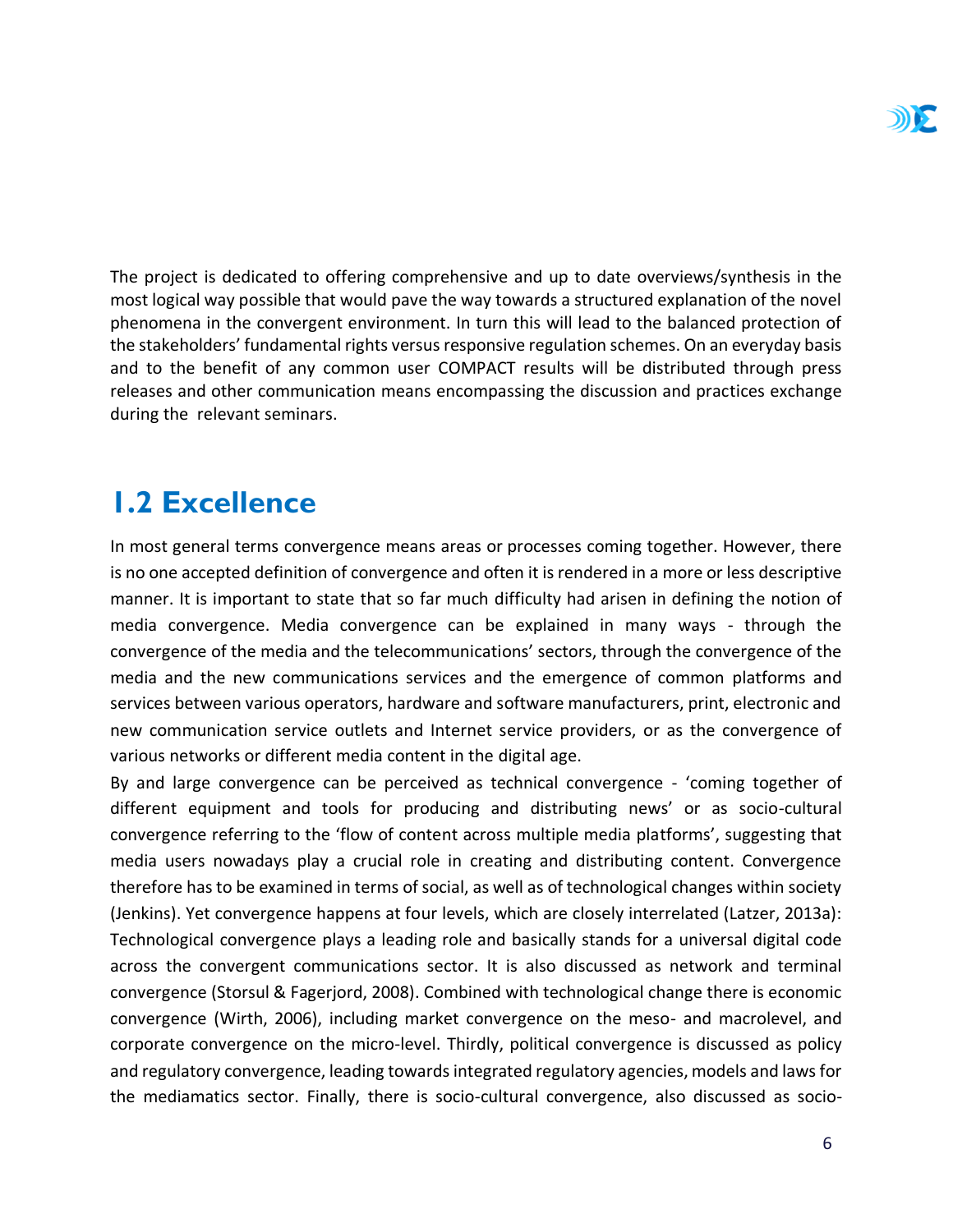functional, rhetorical and receptional convergence (Storsul & Stuedahl, 2007, Brun´s concept of produsage) and as convergence culture (Jenkins, 2006). This includes the implications of the convergence process for genres across media, for media-usage and reception patterns and for popular culture.

**A) A conspicuous feature of the COMPACT** project is that it will represent a holistic approach in the compilation, dissemination and recommendations for the research on the latest technological and policy developments in convergence and social media, but also in the development trends among the policy stakeholders. By examining how the technological and the socioeconomic aspects of media and content convergence are interrelated, it will contribute to bridging the gap in the understanding of the research and policy making processes among the different stakeholders. This will provide insights into the feedback from the stakeholders to media/content functions, based on the roadmaps and the research agendas that will be the product of the project. Currently, this bond is mostly seen unidirectionally, which burdens the research and policy exchange in convergence and social media. This is an increasingly important topic both for social interactions and media governance.

**B) Collected, compared and analyzed information about various strategies and roadmaps from a technological and social perspective should provide indirect support** for R&D programmes through the dissemination of outocmes and organisation of scientific and/or policy events. The EU supports 27 technical projects focused on social media and convergence. Overall, there are dozens projects that tackle social media (over 18,0000 mentions in the CORDIS database) and over 500 mentions of "social media and convergence". Obviously, this data does not include nationally or locally funded projects or private sector commercial research.

**C) In detail the project will provide comprehensive information, analysis and development of research agendas and roadmaps, pre-standardisation initiatives and stakeholders´ coordination within convergence and social media**.

Against the backdrop of these ambitious objectives we believe that the added value of our project – as a whole and of any of its deliverables - is:

**First,** its approach, which is an **integrated** one as a scholarly object of research, the project will discuss both technical and socio-economic aspects and issues in a **holistic manner**. In other words, it will not only analyse how each of these aspects contributes and progresses towards the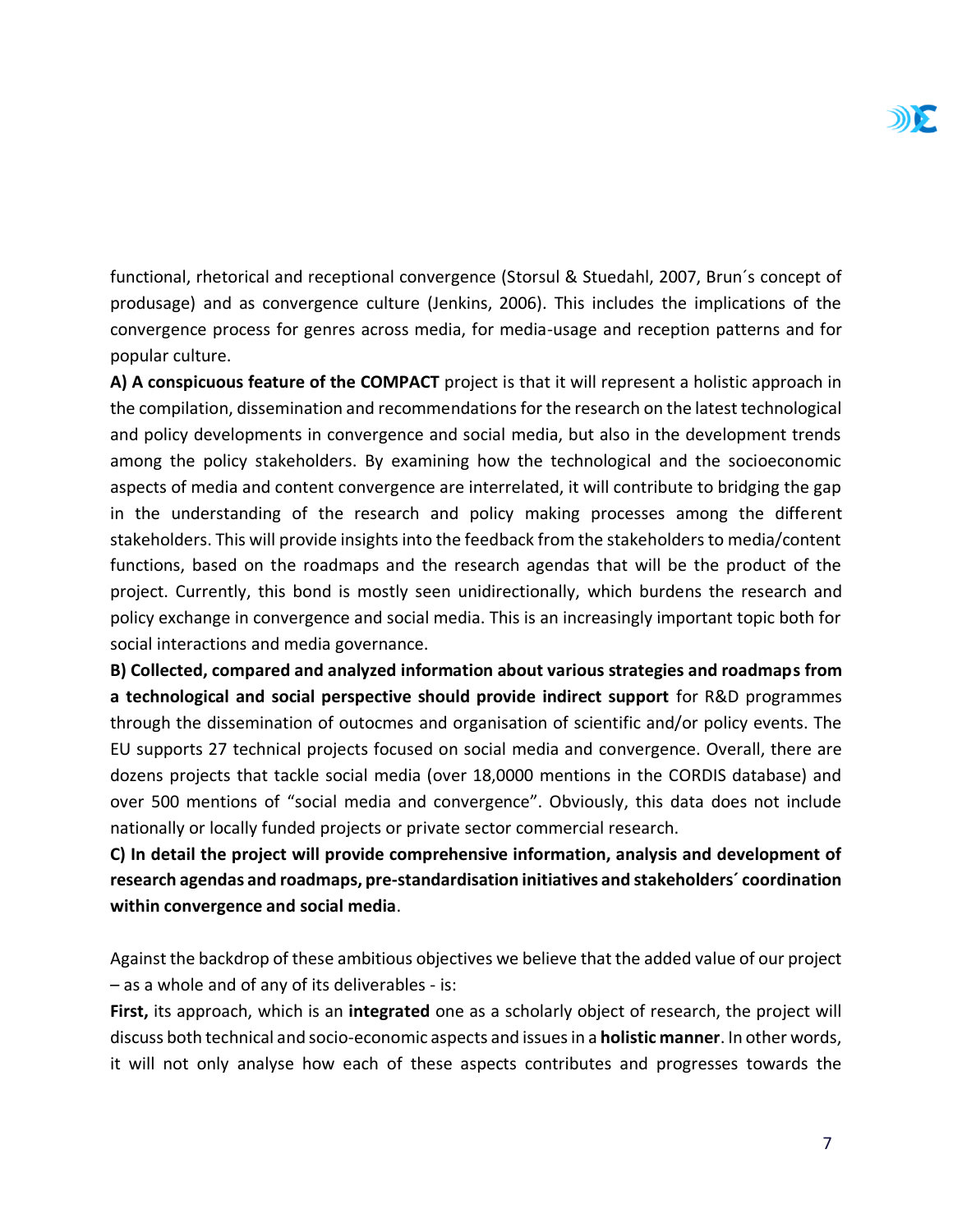European goal for encouraging informed participation by the public in matters of common interest, but also how the two are interrelated towards the achievement of that goal;

**Second**, a significant variety of entities and viewpoints are included in the research team, which also adds to its characteristic as an integrated project. This will contribute to a greater level of coverage for the stakeholders that need to be aware of the regulatory challenges in media and content convergence as these issues are becoming multi-jurisdictional;

**Third,** it is an **open, broad, and yet responsible research approach** that will not only rely on the knowledge and experience of various stakeholders, but also on the public interest and attention during the whole process. It represents the stance that freedom, diversity and pluralism must be predominant values in the work of governance bodies. Freedom primarily refers to the rules of freedom of expression and information as stated in democratic constitutions and international conventions on human rights. But it also applies to the interaction between the States and their citizens. Diversity and pluralism as values do not just refer to social media and content, they are also values of utmost importance in the selection of regulators and in the actions of the industry and public actors. In that sense, the project spans across more contexts than just the media and content convergence in the digital realm;

**Finally**, the project's scope is an added value in and of itself, as it will account for **ALL EU official languages sources**. It will also include (within research agendas and roadmap areas) examples from selected non-EU countries such as Norway, Switzerland (due to their special relationship with the EU), USA, Republic of Korea and Singapore. This is because Korea and Singapore (together with Finland) rank highest on how much their policies contribute to global innovation according to Information Technology and the Innovation Foundation 2015 Report.

**A challenging pursuit within COMPACT is to examine and summarize pre-standardisation initiatives** in all EU countries plus selected non-EU countries: governmental level crosschecked with data from professional companies and/or professional associations. This data will be compiled and clustered within analytical sections and the subject of further analysis . It will be classified into a **compendium** within relevant sections and will be made the subject of further analysis with a view of its further development as a living organism and thorough practical use by various stakeholders.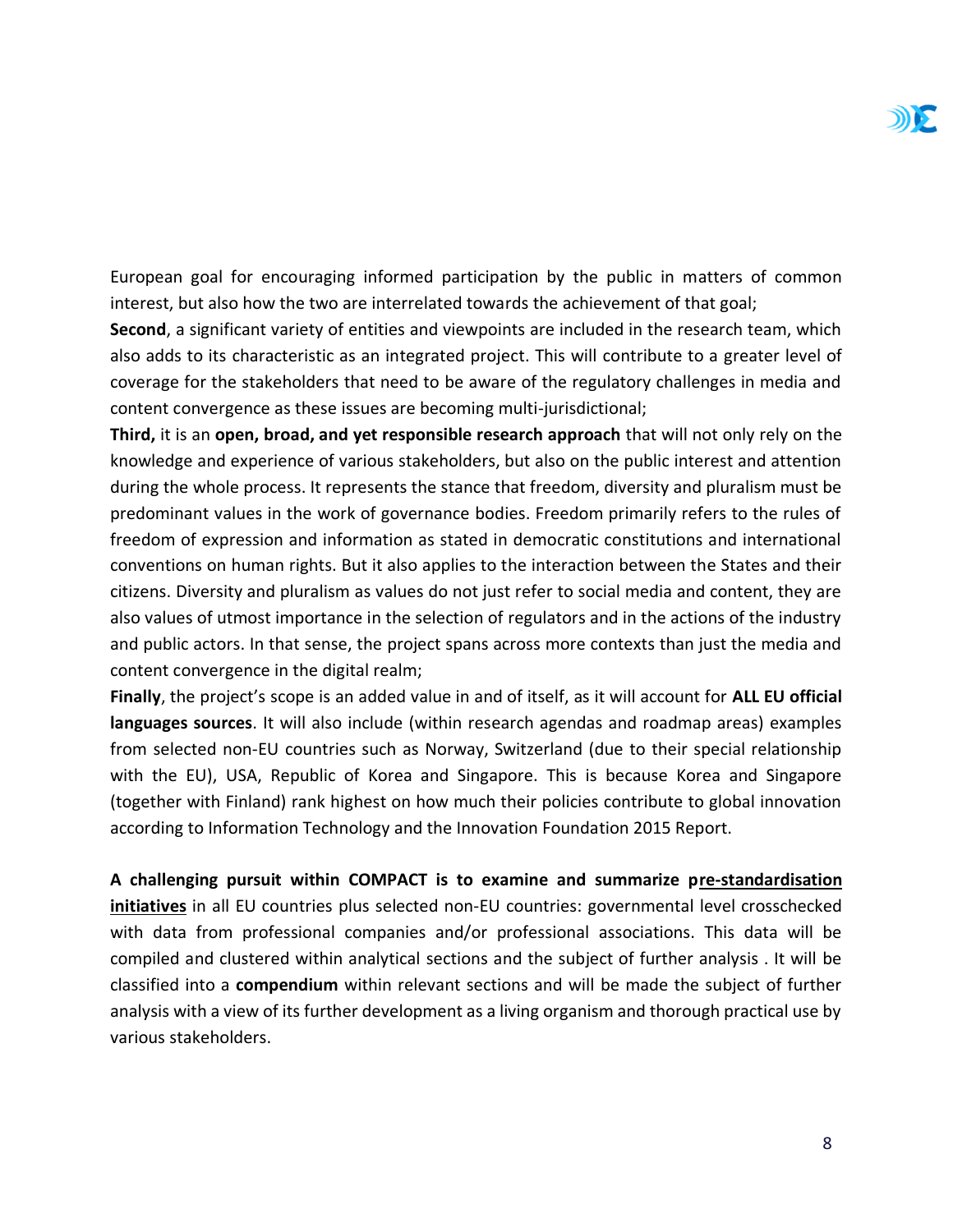WP 3 **Compendium on pre-standardisation initiatives within the EU (+ selected non-EU countries) focused on Social Media and Convergence,** expected size: 60 pages, will be divided into sections .

**In addition to this the stakeholders coordination** in all EU countries + selected non-EU countries: governmental level crosschecked with data from professional companies and professional associations will be explored. This data will be also clustered within logical sections and will be the subject of further analysis from the perspective of the improvement of the stakeholders' dialogue and coordination both at a European and national levels.

It is obvious that technology alone will not be able to sustain the creative potential of the digital economy if the socio-economic, the legal and regulatory frameworks are not adequately taken into account. Therefore, we aim to explore stakeholders coordination in all EU countries + selected non-EU countries: governmental level compared with data from professional companies and professional associations.

Stakeholders´ coordination is a complex process that poses many questions. **First**, it is the issue of its effectiveness that is of key importance for the result produced. The scale can be "very effective coordination" (regular meetings, minutes, assigned tasks) to somehow valid (comparatively with previous, this is at a lower level – less frequent meetings and unclear progress), through more or less formal coordination (coordinating body exists but there are only ad-hoc meetings with no real progress) to no-coordination. In this respect the mechanisms applied can be evaluated also from the perspective of democratic involvement – carrying out consultations, discussions and brainstorming. **Next** comes the problem of efficiency or how the result has been achieved utilizing the available resources. Effectiveness and efficiency presuppose the elaboration of a set of performance indicators for their regular assessment. The indicators are unique and have to reflect the specificity of the activity performed. **Third, it is the organizational** analysis that can reveal how the structure of the body and its relationship to other bodies and organizations (single body, multi-stakeholder body, and no-coordination at all) impacts coordination.Last but not least, the procedures that are followed also matter as they can promote good coordination or stifle it, they can delay or accelerate activities towards the accomplishment of the desirable goals.

**Stakeholders coordination is global, national and sector specific. It has to be examined against the background of international and national documents and the** fundamental perspective(s) of Coordinators stated. The comprehensive study of this multifaceted activity requires various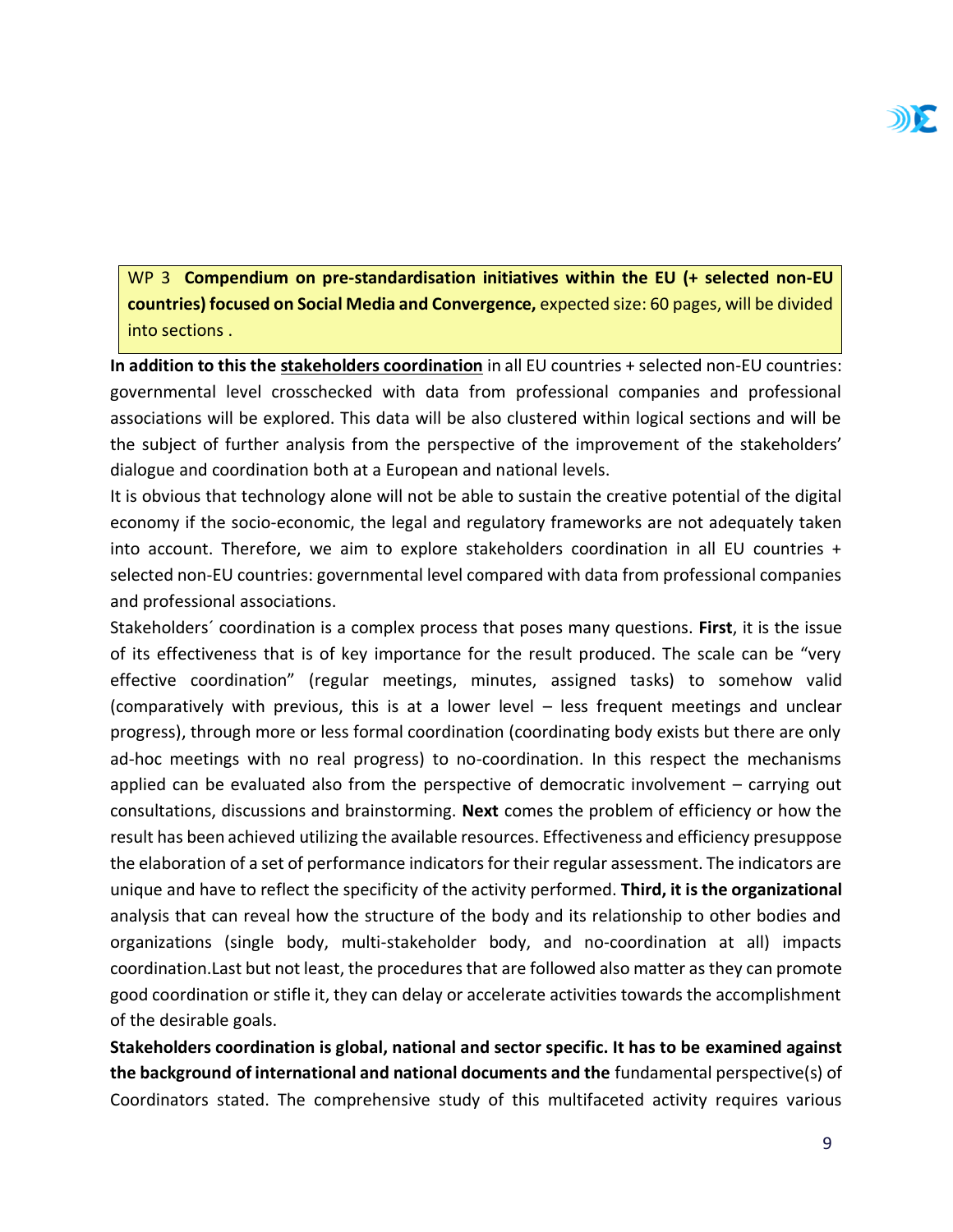

analyses to be made –scientific, political, economic, technical and cultural as the object of investigation is a multidimensional phenomenon like social media in a multidimensional environment.

Overall, we expect to get a rather precise and rich overview of stakeholders´ coordination within social media and convergence.

Herein we present tables from our proposal which render examples of the prestandardization procedures and multistakeholders' coordination that will guide our research.

| WP3 will provide information, analysis and development of pre-standardisation |  |
|-------------------------------------------------------------------------------|--|
| initiatives and                                                               |  |

**stakeholders´ coordination within Convergence and Social Media in order to raise awareness**

**and improve coordination among stakeholders in this area.**

*End 23 Month*

**WP 3 Deliverables**

**D3.1 Categories of pre-standardisation initiatives MoD: 16/12?**

|        |         |          | Multi viewpoint Streaming Content aware Architectures for | Content    | Architectures |
|--------|---------|----------|-----------------------------------------------------------|------------|---------------|
| coding | Content | networks | massive content                                           | searching. | for converged |
|        |         |          | distribution                                              | finding &  | networking    |
|        |         |          |                                                           | retrieval  |               |

| Content aware  | Content            | Storage,     | Architectures for | Contextual      | Rendering of |
|----------------|--------------------|--------------|-------------------|-----------------|--------------|
| routing        | Filtering,         | caching,     | 3D augmented      | based Searching | complex      |
|                | aggregation        | repositories | worlds            |                 | scenes       |
| 3D content     | <b>Bevond HDTV</b> | Quality of   | Optimised         | Social          |              |
| representation | /electronic        | experience   | searching         | Networking      |              |
|                | cinema             |              |                   |                 |              |

**D3.2 EU Member States Progress/Focus in/at policy pre-standardisation initiatives - MoD 18**

**Milestone :Completion of the report on on EU Member States Progress/Focus in/at policy pre-standardisation initiatives**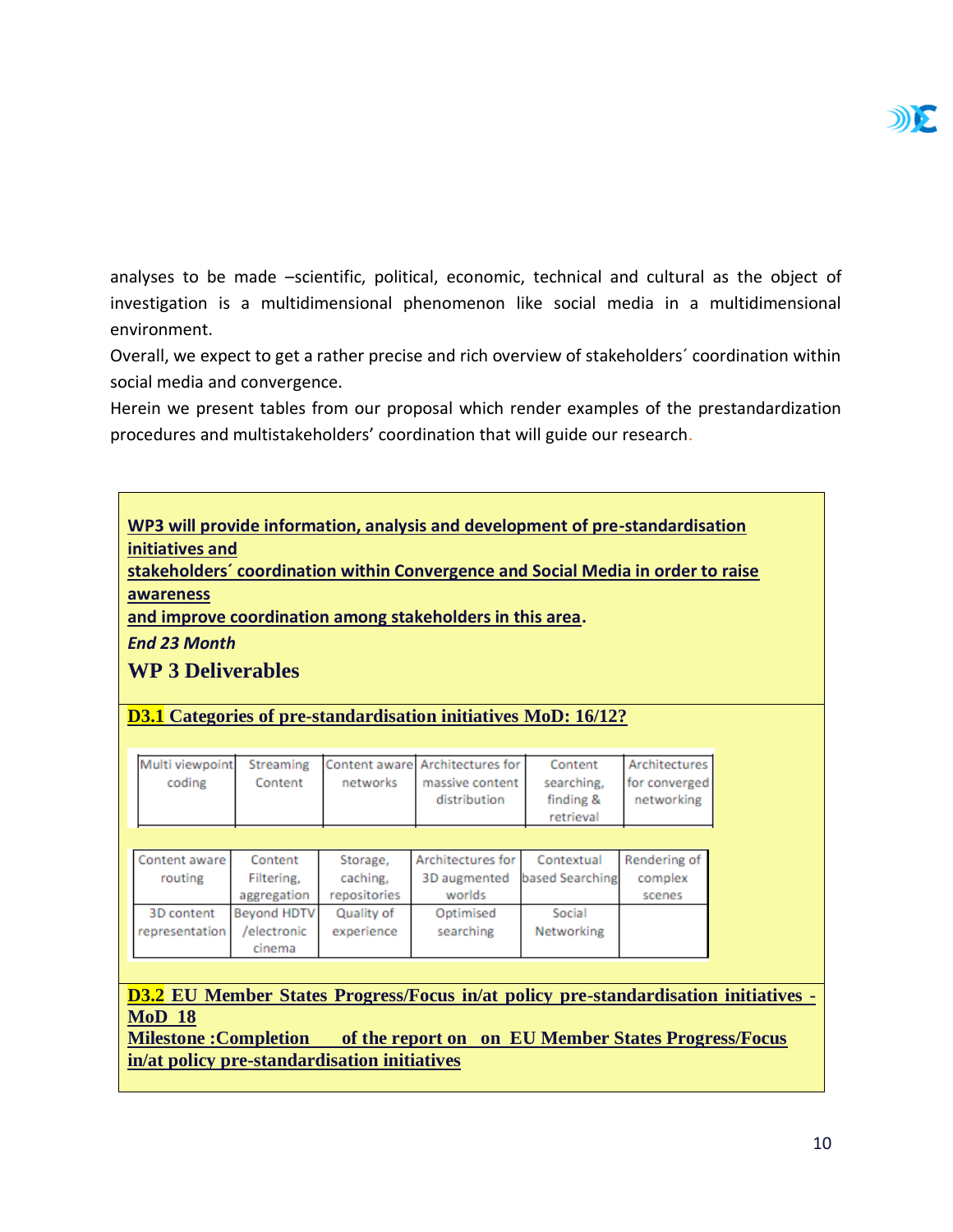| <b>Architectural Issues</b>                               |                | <b>Streaming Content,</b>    |              | Content Aware Networks & |
|-----------------------------------------------------------|----------------|------------------------------|--------------|--------------------------|
|                                                           |                | <b>Content Aware Routing</b> |              | Caching                  |
| Searching & Retrieval                                     |                | 3D coding, representation    |              | New Media Experience     |
|                                                           |                | and rendering                |              |                          |
|                                                           |                |                              |              |                          |
| <b>D3.3</b> Report on Stakeholders coordination MoD 23/22 |                |                              |              |                          |
| <b>Stakeholders coordination – Situational Report</b>     |                |                              |              |                          |
|                                                           |                |                              |              |                          |
|                                                           |                |                              |              |                          |
| Who is responsible?                                       | Single body    | Multi-stakeholder            |              | No-coordination          |
|                                                           |                | body                         |              |                          |
|                                                           |                |                              |              |                          |
| <b>Effectiveness of</b>                                   | Very effective | Somehow                      | more or less | No-coordination          |
| coordination                                              | coordination   | effective                    | formal       | exists or only very      |
|                                                           |                | coordination                 | coordination | weak coordination        |
| Key Perspective of                                        | scientific     | political                    | economic     | technical                |
| coordinators                                              |                |                              |              |                          |

#### **Impact**

The major constituent components of convergence include integrated strategies, control structures and legal frameworks for the convergent communications sector; a technology-neutral functional taxonomy; a subdivision into transmission and content regulation; and a growing reliance on alternative modes of regulation such as self- and co-regulation (Latzer, 2009). **Indeed, social, political, and organizational dynamics select single industry standards or dominant designs from among technological opportunities.** However, these impacts may appear difficult to achieve.

**Firstly**, there may be significant political or policy barriers or regulatory capture that can hamper or weaken the processes. Consistent implementation of stakeholders' dialogue, coordination, transparency and the **strategy of referencing patents can be helpful solutions to protect companies in the standardisation process.**

**Secondly,** technological progress may supersede the already emerging technological standards. Drawbacks of standardisation is that it may block creativity by killing searches for better solutions. Timing and comprehensiveness of standardisation procedures can be key counteracting factors. **Thirdly,** Garud, Jain and Kumaraswamy (2000) suggested that common **technological standards**, which are a key facet of the institutional environment of network technological fields, have built in tensions. All standards have enabling and constraining effects, and they are often forged through cooperation among competitors. This process generates temporary, partial agreements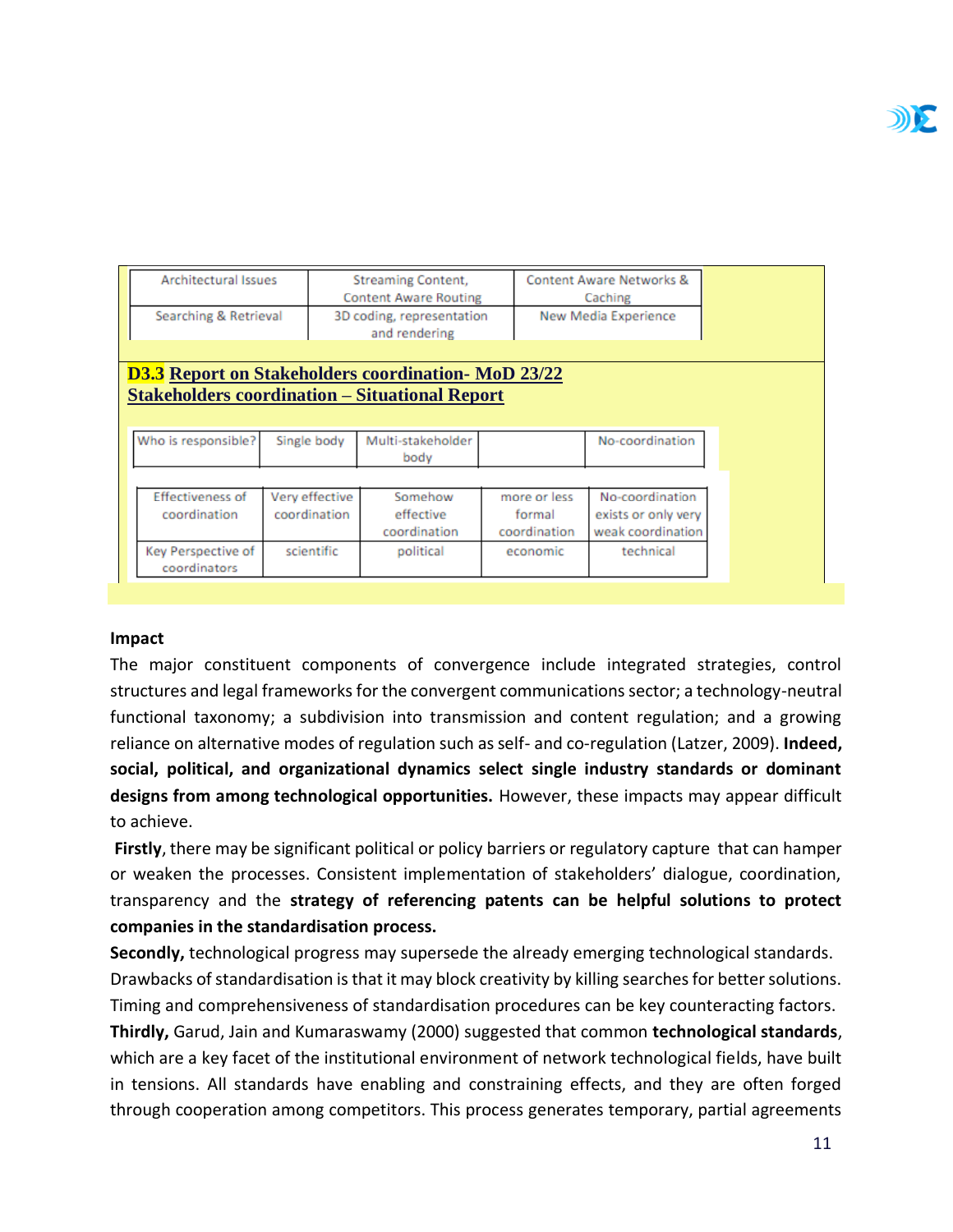by interdependent parties with private and sometimes diverging interests. The challenge of engendering collective action is further complicated by intertemporal inconsistencies between the initiatives required to mobilize a collective and those needed to maintain it. These tensions make it difficult for a firm to sponsor its proprietary technology as a universal standard. However, a longitudinal study (Anderson and Tushman, 1990) of the cement, glass, and minicomputer industries indicates that when patents are not a significant factor, a technological discontinuity is generally followed by a single standard. However, dominant designs can lag behind the industry's technical frontier. Technological progress may be driven by the combination of chance or variation or the direct actions of stakeholders when selecting between rival industry standards, and the incremental actions by stakeholders.All these more or less vivid features require careful examination.

**Fourthly**, there are challenges related to **socio-political and ethical-legal aspects of social media**. Among these we can include a need to consider plurality of **ownership** and content and meeting local/national content requirements and standards in the new environment. There are different levels of protection of minors in different countries for instance, but social media has a reach beyond national borders.In such cases not only technical standards matter but how these standards relate to the various cultural contexts and legal traditions.

**Fifthly,** there are challenges related to new **business models** of social media. The main concern lies in the fact that without a sustainable business model it will be difficult to maintain quality professional journalism in the medium-term. This is so because at this moment the income coming from digital advertisements are not enough to maintain the journalistic structures that we know (with some possible exceptions like the Economist or the NYT). The standard business models are constantly evolving and are not as linear any more as the create–manage–distribute– consume model. Traditional business models have been disrupted by the digital environment that has altered both the production and consumption of media content. Instead of producing content for radio, television or print, today media companies are faced with the need to produce narratives that will be made available on different platforms. Furthermore, reception practices are also undergoing significant changes with receivers consuming an increasing amount of content online. Convergence is therefore altering production, distribution and reception with media companies using digital platforms, namely social media, to reach out to different audiences. Research conducted in several countries has demonstrated that mostly the younger demographics are spending more time online where they have access to audio-visual content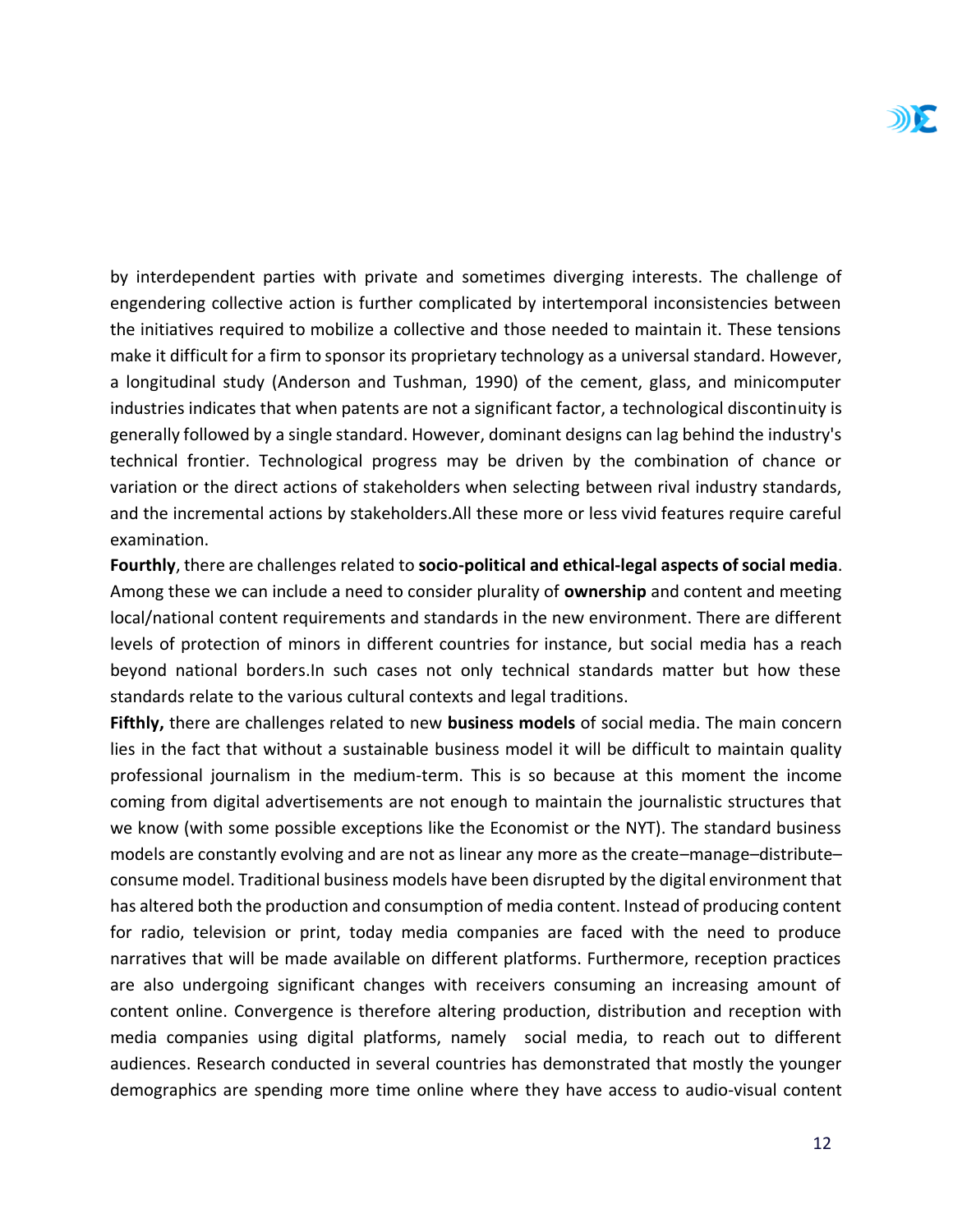including that produced by traditional newspapers, and television and radio stations. While the situation described above opens up the possibility for media companies to use new technologies to reach out to new audiences, it has also created the need for the development of new business models. For example, the Spanish study (2014) focused on the example of business ventures in the field of sports journalism in Spain. The researchers Rojas, de la Casa and Manfredi observed many models and systems but no uniform criteria could be found. They concluded that new projects generating traditional genres (news, information services) are less innovative in the pursuit of business models. Conversely, the use of different genres (slow journalism) goes hand in hand with models not based only on advertising and sales. Journalists use their own personal brand names (their company or 'byline') as a business and audience driver. Twitter and blogs are part of the strategy. Digital journalism is not a by-product, but the core business in the newsroom. Developing a comprehensive understanding of these phenomena will allow for a more informed discussion on the different policies and pieces of legislation that are being/should be adopted in order to regulate properly social media networks.

Having in mind all these intertwined and complex issues treated within COMPACT further in the paper we shall focus on the characteristics and role of standardization. More particularly **the purpose is to provide an assessment of standardisation activities within convergence and social media, with emphasis on pre-standardisation phase of the processes**. The paper aims to present an overview of already implemented standardisation development processes in the area and describe the role pre-standardisation initiatives have had in those processes. In addition, the information regarding the on-going work from relevant pre-standardisation initiatives active in convergence and social media will be provided. It should be, however, noted that the list of standardisation development processes included in the paper is not exhaustive. This paper is organized as follows. **First,** definition of relevant terms and concepts is provided. **Second,** a brief overview of the assessment of the mobile Web standardisation process conducted by Indrek Ibrus will be presented as an illustration to highlight the conflicts that emerge in digital media-related standardisation negotiation. **Third**, the work from relevant standardisation organizations active on both, European and international level will be presented with focus on the procedures and open access principle in standardization process. **Finally,** an overview of standardisation activities relevant for the project and implemented by the standards developing organizations will be put forward.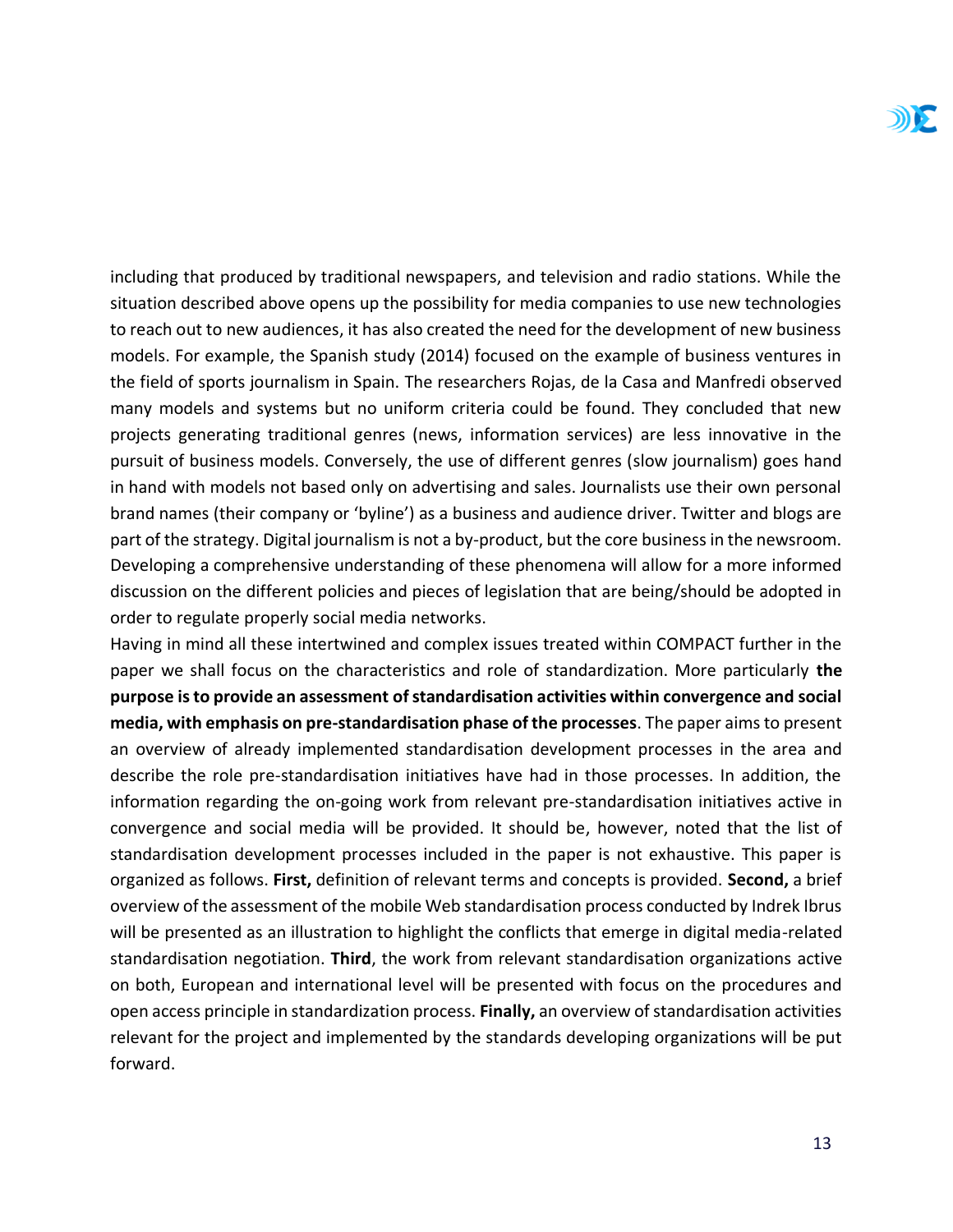The report will structure the broad picture and the next step will be the assessment of the standardization and prestandardization activities from a variety of perspectives ( economic, political, legal, cultural) and the coordination of multistakeholders' dialogue as a factor.

## <span id="page-14-0"></span>Standardization

 $\overline{a}$ 

Standards play a critical role in supporting European policies and legislation. Standardization including prestandardization have been considered "one of the essential prerequisites" to boost science and technological activities to play a strategic role in the construction of a large European market already in the late 80s. (CEC, High technology and prestandardization, 1988)

Standards are vital for interoperability of digital technologies and are highlighted in Digital Agenda as a foundation of an effective Digital Single Market.<sup>1</sup> (EC, 2010:14).

In the strategy Digital Agenda for Europe 2010-2020 (European Commission, 2010), convergence is a recognized underlying feature of current and future media development to which regulation must align itself. Within Pillar 2, Interoperability and Standards' EC promotes rules via guidelines for ex-ante disclosure trough The European Commission's Communication on standard-setting rules that was adopted in January 2011: COMMUNICATION FROM THE COMMISSION Guidelines on the applicability of Article 101 of the Treaty on the Functioning of the European Union to horizontal co-operation agreements (Text with EEA relevance) (2011/C 11/01)

Before the Digital Agenda for Europe back in 1988 the Commission of the European Communities adopted a communication with the purpose "to point out the vital role of European standardization in the establishment of a large European market, to show that the already existing structures and procedures of the European Standards Institutions can meet the requirements of advanced technology and promote the timely transfer of research results through the activities of standardization and prestandardizatiobn to industry" (CEC, High technology and prestandardization, 1988)

From the outset standardization and prestandardization procedures are seen as the connecting vehicles bridging science and business. Prestandardization plays a supportive role in promoting a better and productive exploitation of the results obtained within research and development programmes.

<sup>&</sup>lt;sup>1</sup> EUROPEAN COMMISSION (2010) *A Digital Agenda for Europe*. Page 15. August 26<sup>th</sup>. Available at: [https://eur](https://eur-lex.europa.eu/legal-content/EN/ALL/?uri=CELEX:52010DC0245R(01))[lex.europa.eu/legal-content/EN/ALL/?uri=CELEX:52010DC0245R\(01\).](https://eur-lex.europa.eu/legal-content/EN/ALL/?uri=CELEX:52010DC0245R(01)) Accessed: September 20, 2018.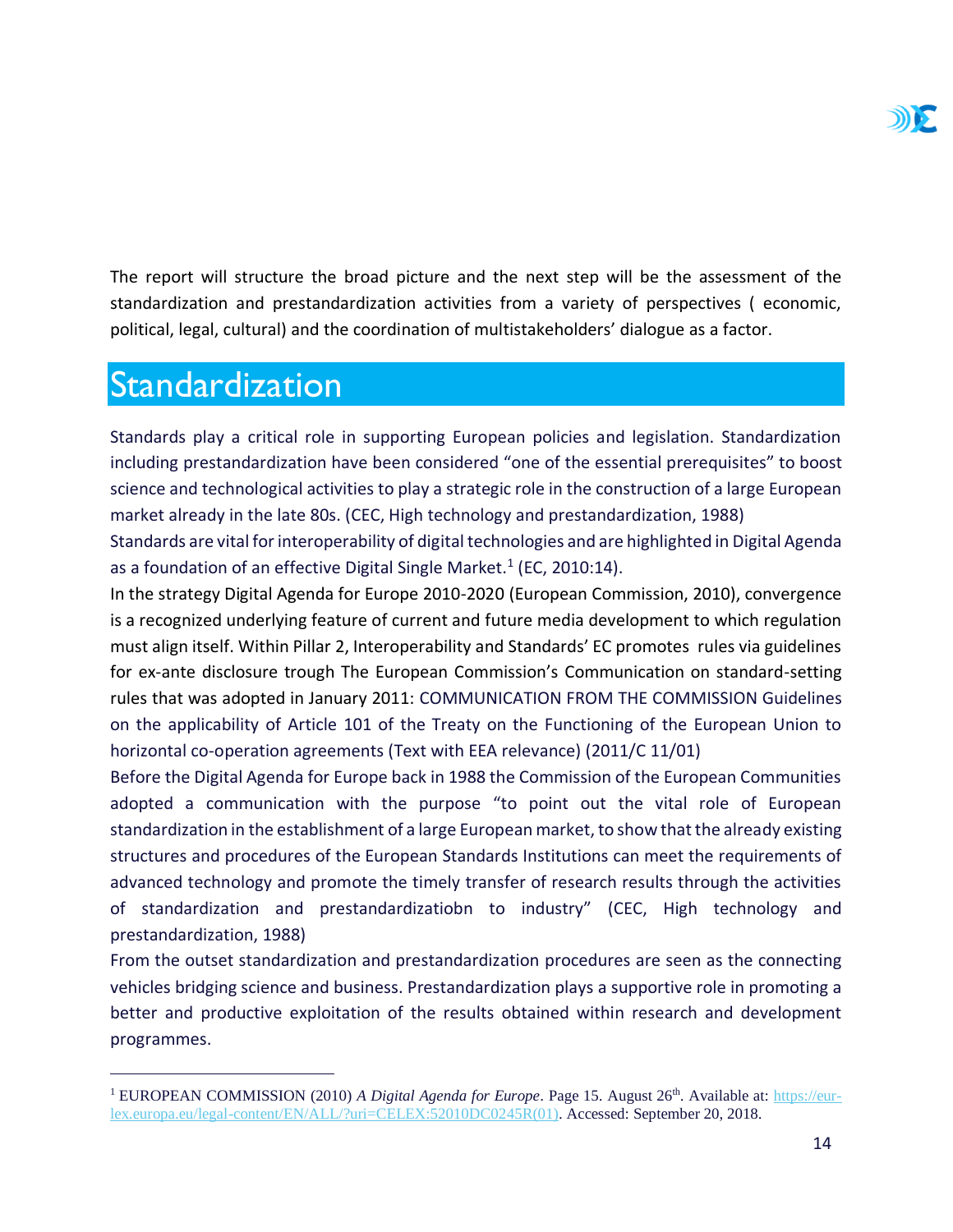European standards are developed through one of the three European standard organizations of stndardization: the European Committee for Standardization (CEN), the European Committee for Electrotechnical Standardization (CENELEC), and the European Telecommunications Standards Institute (ETSI). They are officially recognised as providers of European standards by Regulation (EU) No. 1025/2012, and have been working with the European Commission since 1984, when a cooperation agreement was signed.

In general, standards can be established in three ways: through market forces **(de facto standards**), government regulation (**de jure standards**), or **voluntary consensus** (Spring et al., 1995: 221). Early on standards were predominantly developed by de facto standards arising from an uncoordinated process of market based competition between private companies, when a particular set of specifications gained sufficient market share that left other companies with little or no option but to comply if they wanted to enter or remain within a particular market (Hensen, 2008:65).

De jure standards are achieved through government regulation designed by formally established industry committees or formal standards organisations (Steinfield et al., 2007:163). Over the last two decades, however, the standard development process has been greatly impacted by the rapid technology process resulting in increased voluntary participation in the process by end users (Spring et al., 1995: 222). Thus, for the purposes of this paper and with a view of relating the adoption of standards to the application of multistakeholders' dialogue and coordination we will focus on the **voluntary consensus-based standard development and will use the following definition of standardisation**: "A voluntary cooperation among industry, consumers, public authorities and other interested parties for the development of technical specifications based on consensus" (Guillemin et al., 2013:260).

Before the process of standardisation starts, however, there must be an initiation, i.e. prestandardisation phase during which the idea of the standard is born based on the needs stemming from market requirements, technology developments and research findings (Söderström, 2004:269). In practice pre-standardisation is a rather important phase of the standard development process. In fact, some argue that pre-standardisation facilitates to bridge the gaps between the research and standardisation; and builds communities around consensus to develop standards (Guillemin et al., 2013:260-261). In addition to these inferences the policy documents of the EC also stress the need for prestandardization as " in many areas standards have to be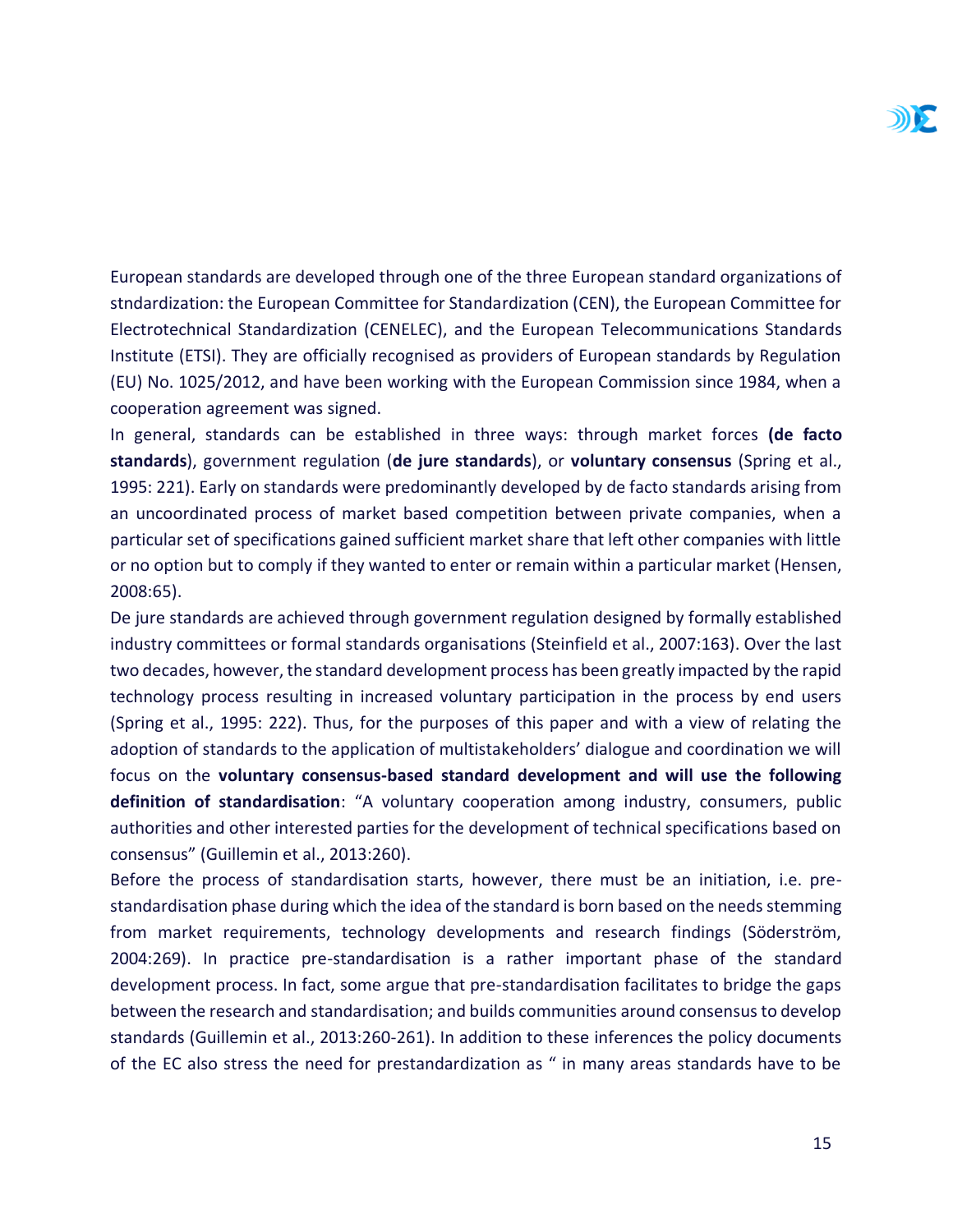agreed "ex ante" because of the complexity of systems which "cannot be defined without a pior agreement on the architectural rules" (CEC, High technology and prestandardization, 1988) Standardisation processes in EU are still seen as not flexible enough and insufficiently fast in order to respond to ever changing digital technologies (EC, 2016:2-3). Pre-standardisation initiatives are seen as one of the instruments for overcoming those challenges by timely and effectively contributing to the drafting of the standardisation requests by bringing closer opposing opinions and providing the necessary ground for building consensus for a wider use of innovative solutions.

It comes as no surprise to learn that there are numerous pre-standardisation groups created within (and outside) European standard organisations facilitating collaboration among organizations and individuals with the aim to help incubate new standards. For instance, CEN and CENELEC organise their pre-standardisation activities via Ad-hoc Groups (AHGs), while ETSI establishes Industry Specification Groups (ISGs). Being quick and easy to set up, usually shortlived and having the freedom to choose their own working methods, leadership, financing, and types of deliverables – are the characteristics all pre-standardisation groups/ initiatives have in common.

## <span id="page-16-0"></span>Social media and convergence: terms and concepts

Digital information and communication technologies, often referred to as digital media, are the cornerstone of contemporary information societies (Mansell, 2016:2). The shift from merely retrieving information as was the case in the early stage of WWW, to enabling users to both create and consume information by means of user-friendly interfaces that encourage and facilitate participation (Berthon et al., 2012:263), resulted in digital media becoming a vital part in empowering or disempowering individuals and communities (Mansell, 2016:2). The benefits of digital media range from improving productivity and competitiveness, stimulating political mobilization and social interchange, to democratizing political and social institutions.

Digital media have given rise to what has been later termed "social media" thus transforming broadcast media monologues, i.e. one to many, into social media dialogues, i.e. many to many (Berthon et al., 2012:263). Many refer to social media as user-generated content; however, it is important to differentiate between the media and the users. The media, such are Youtube,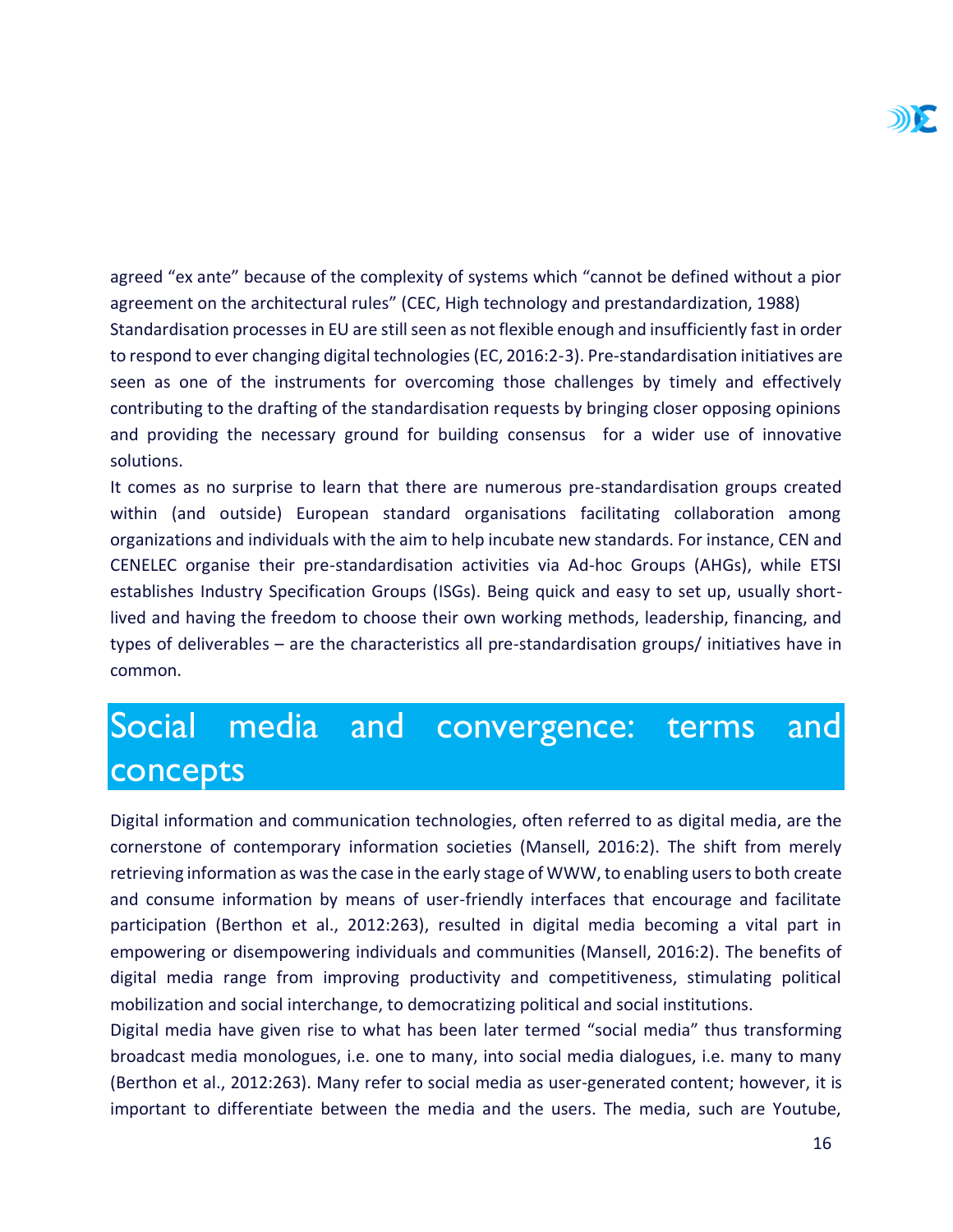Facebook and Twitter, are the vehicles for carrying content; while the users are the ones who generate the content (Muniz and Schau, 2011, In: Berthon et al., 2012:263). Finally, Kaplan and Haenlein (2010:61) describe social media as "a group of Internet based applications that build on the ideological and technological foundations of Web 2.0, and that allow the creation and exchange of user-generated content".

A principal characteristic of digital media is their convergence. While there is still no commonly accepted definition, convergence can be conceived broadly as a phenomenon that "occurs when innovations emerge at the intersection of established and clearly defined industry boundaries, thereby sparking off an evolutionary development with much broader impact" (Hacklin et al., 2009:743). In particular, convergence can be interpreted as: convergence of network infrastructure, seamless interoperability and device based convergence (ETSI, 2018:8). Convergence of network infrastructure assumes a combined network infrastructure which incorporates different telecommunication technologies. Seamless interoperability assumes the existence of distinct network infrastructure which nevertheless can seamlessly interoperate and convergence in this case refers to the definition of the corresponding interfaces and common communication protocols. Device based convergence assumes that convergence takes place exclusively on the user device and devices need to have a multitude of different network interfaces and the ability to connect to different networks at the same time. Finally, convergence is considered as having the potential to improve the delivery of audio-visual media services to mobile devices and create opportunities for new business models, such are individual/ contextual advertising and improved audience tools (ETSI, 2018:8-9).

<span id="page-17-0"></span>The forerunners of standardization in digital media: the clash between infrastructure enablers and content providers in Standardization of mobile Web

User experience and access to digital media is shaped through convergence and conditioned by the evolution of underlying technologies. In the eighties, computing and communication networks were understood as an "intersecting path that should result in a convergent network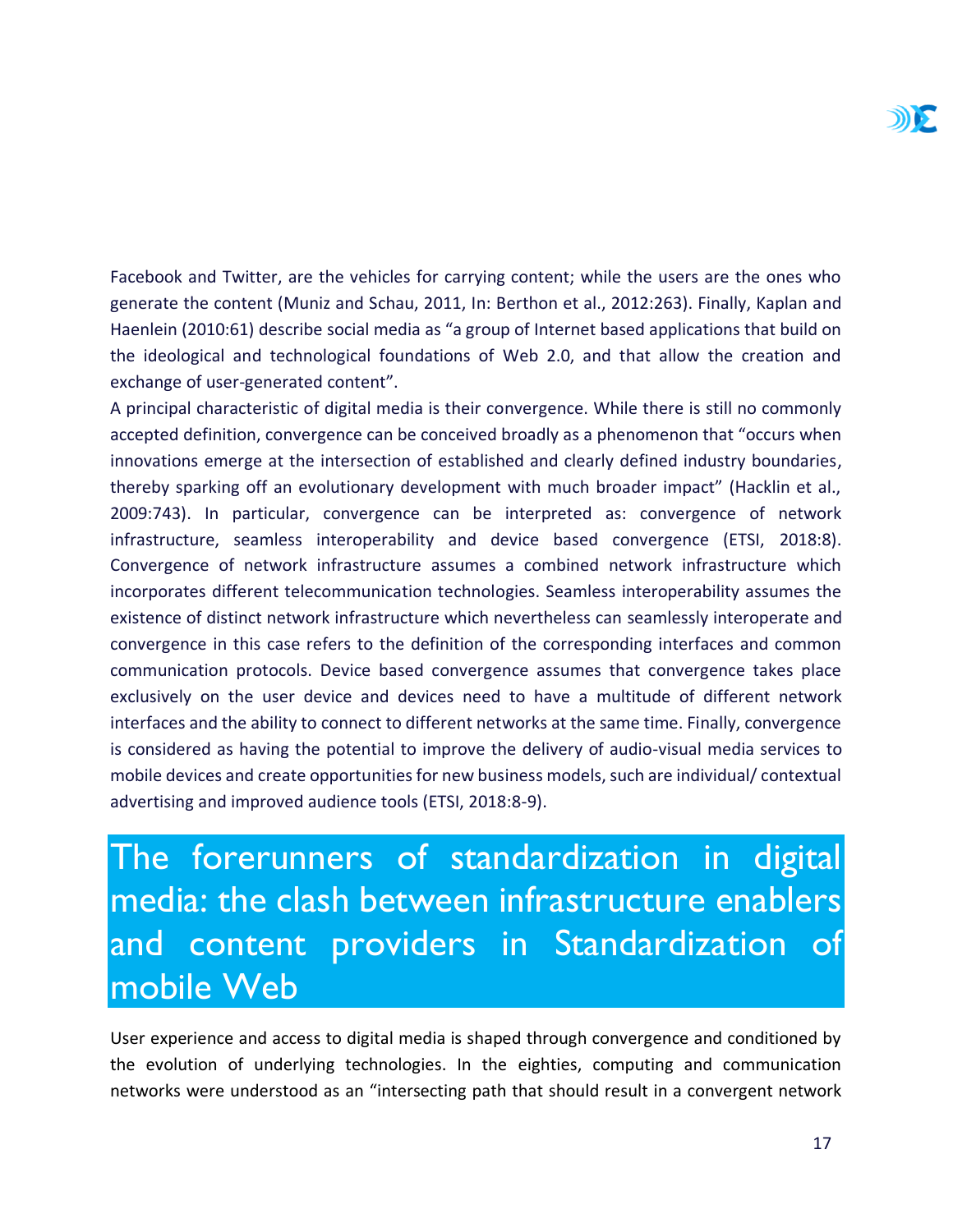infrastructure around the standards for the integrated services digital network, but this expectation was not fulfilled. Instead, networks and services evolved using different standards and architectures with major implications for digital media" (Mansell, 2016:7). A decade later, digital media had become the "principal driver of innovations" in digital technologies (Mansell, 2016:7). Efforts made in defining a standard for intercomputer communication resulted in creation of the Internet. Fundamental features of the Internet – networks of intercomputer connections and software-based applications, needed protocols and architectures to support better performance and new services (Mansell, 2016:7). In fact, it was the World Wide Web software developed upon a proposal by Tim Barners-Lee in 1989 that was responsible for the Internet's explosive growth.

In the mid 2000's, Tim Barners-Lee as the head of the standards institution World Wide Web Consortium (W3C) engaged in standardisation of the mobile accessible Web. Indrek Ibrus (2013:66-73) provides in his article an insightful analysis of both pre-standardisation and standardisation development process and the network of actors relevant to the development of the mobile Web. The aim of his article was "to investigate in which ways, in the case of the early standardisation of the mobile Web, the different stakeholders have exercised their power to arrive at their favoured design for this platform and what have been the historical alternatives for the evolutionary trajectories of this nascent media and communications platform" (Ibrus, 2013:68). The article has focused on the early evolution of the open mobile Web, specifically its standardisation at W3C. There were numerous institutions involved in establishing technical and economic characteristics for the mobile Web as an emerging media platform: representatives of handset and browser vendors, operators, specific technology and service enablers and content providers. Many of them were involved in standards negotiations (i.e. pre-standardisation phase) at W3C. Ibrus (2012:66) argues that the reasons for their engagement was the shared fear of fragmentation of the mobile domain; varying screen sizes, mark-up languages, browsers and operating systems in use. "The absence of technological continuities that would enable the content and service providers to 'create once and publish everywhere', was one of the main motivations for the drive towards standardisation" (Ibrus, 2012:66). However, Ibrus demonstrated the formation of two main industry groups – infrastructure enablers and content providers – within the process of standards negotiations, i.e. pre-standardisation phase. These groups have had different preferred alternatives for the future design of the cross-platform Web. Infrastructure enablers were motivated to work towards converging the mobile and desktop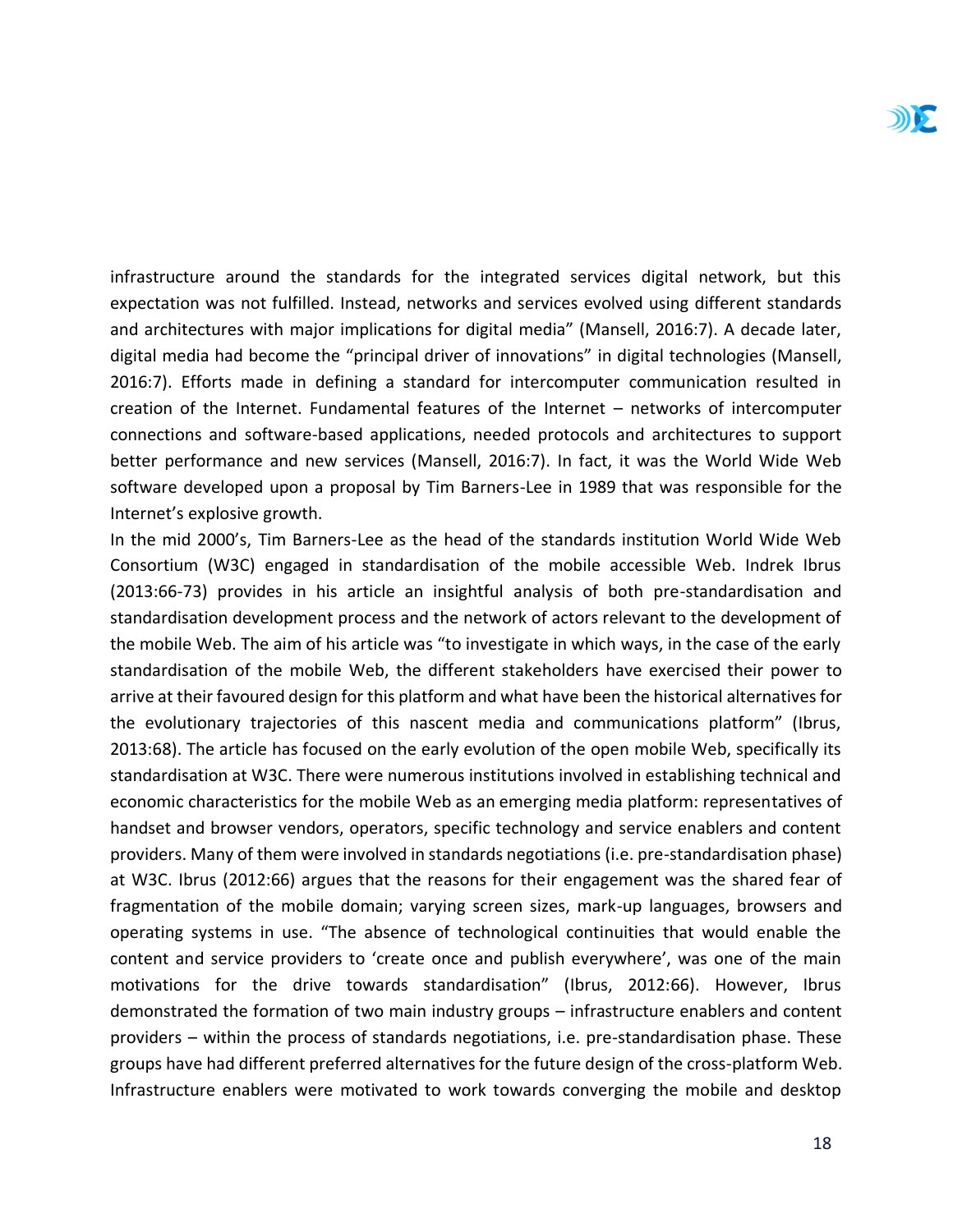domains, while content providers were interested in differentiating the domains in terms of their usage functionalities (Ibrus, 2012:72). Dialogic interchange among them has led W3C to compromise; it gradually legitimised discontinuities in the forms of representation and even in the content to be presented. Phenomenon of such contradictory processes, i.e. conflicts that emerge during the pre-standardisation phase could be recognised to continue to this day with mobile web. "Media evolution depends on the specific, usually path-dependent, interests of engaged institutions and on their degrees of freedom when negotiating the design of a medium" (Ibrus, 2012:72).

## <span id="page-19-0"></span>Standards Developing Organizations

These organizations are the main subjects of the pre and standardization activities. They comprise platforms through which various stakeholders can take part in the multistage process of standard creation. The functions of the organizations are multifarious and encompass developing, coordinating, promulgating, revising, amending, reissuing, interpreting, or generally producing standards.

## <span id="page-19-1"></span>**5.1 European level**

 $\overline{a}$ 

European standardization is a consensus-building process that involves many players. As the development of standards is initiated by market needs, industry plays an important role. European Standardization is central to the development and consolidation of the European Single Market. The fact that each European Standard is recognized across the whole of Europe, and automatically becomes the national standard in 34 European countries, makes it much easier for businesses to sell their goods or services to customers throughout the European Single Market. European standards are developed through one of the three European Standards Organizations: the European Committee for Standardization (CEN), the European Committee for Electrotechnical Standardization (CENELEC), and the European Telecommunications Standards Institute (ETSI). They are officially recognized by Regulation (EU) No  $1025/2012^2$  as providers of European

<sup>2</sup> Regulation No 1025/2012 of the European Parliament and of Council on European standardisation, amending Council Directives 89/686/EEC and 93/15/EEC and Directives 94/9/EC, 94/25/EC, 95/16/EC, 97/23/EC, 98/34/EC, 2004/22/EC, 2007/23/EC, 2009/23/EC and 2009/105/EC of the European Parliament and of the Council and repealing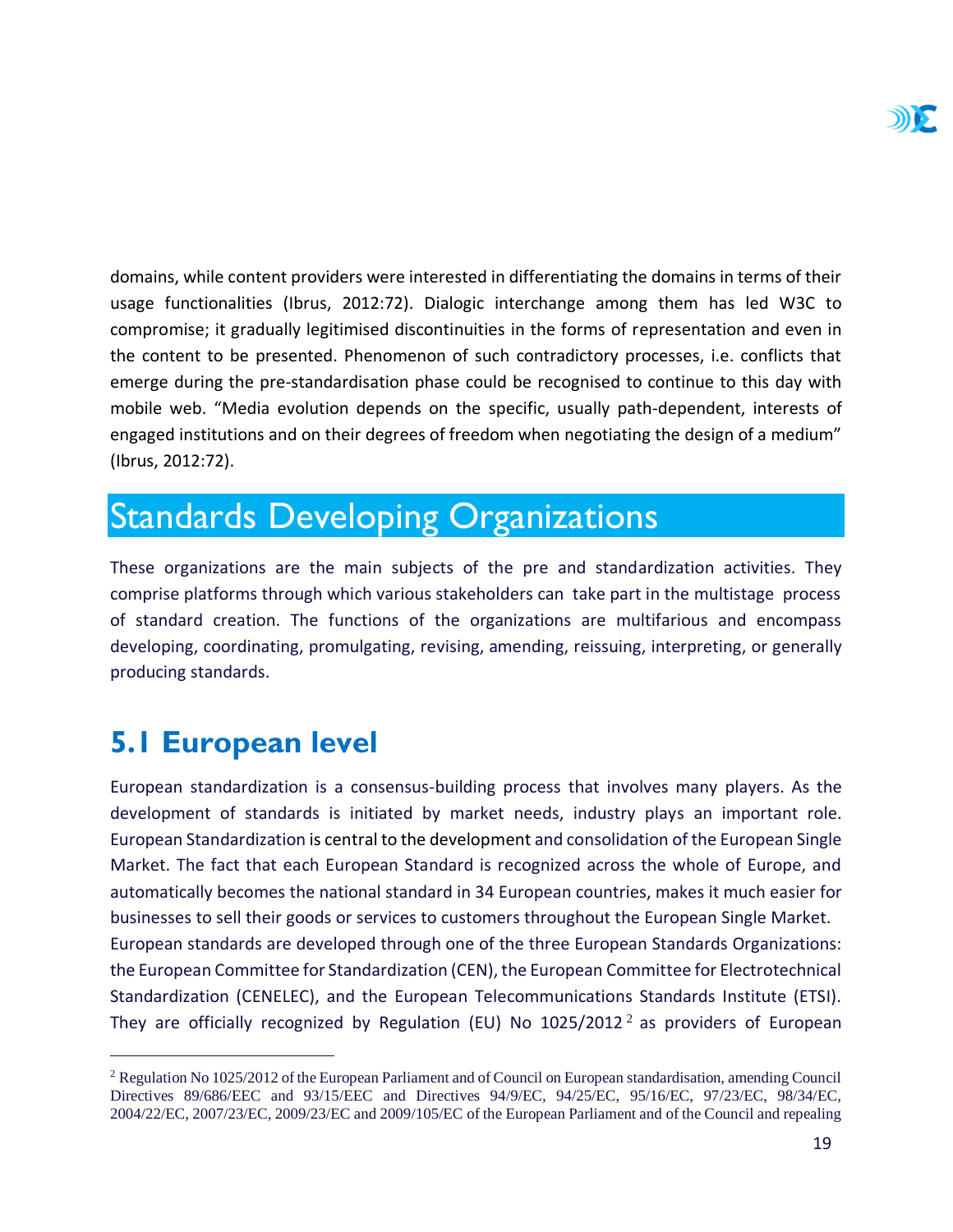standards. CEN, CENELEC, and ETSI have been working with the European Commission since 1984, when a cooperation agreement was signed. Revised in 2003, it lays down general guidelines for cooperation.<sup>3</sup>

*CEN* is an association that brings together the National Standardization Bodies of 34 European countries. CEN provides a platform for the development of European Standards and other technical documents in relation to various kinds of products, materials, services and processes. CEN's National Members are the *National Standardization Bodies* of the 28 European Union countries, the Former Yugoslav Republic of Macedonia, Serbia and Turkey plus three countries of the European Free Trade Association (Iceland, Norway and Switzerland).

*CENELEC* is responsible for standardization in the electro technical engineering field. CENELEC prepares voluntary standards, which help facilitate trade between countries, create new markets, cut compliance costs and support the development of a Single European Market. CENELEC creates market access at European level but also at international level, adopting international standards wherever possible, through its close collaboration with the International Electro technical Commission (IEC), under the Frankfurt Agreement. In an ever more global economy, CENELEC fosters innovation and competitiveness, making technology available industry-wide through the production of voluntary standards. Most standardization work within CENELEC is proposed through the CENELEC members. CENELEC's National Members include the *Electrotechnical Committees* of 28 European Union Member States and three Member States of the European Free Trade Association (Iceland, Norway and Switzerland) plus three EU candidate countries (Turkey, the Former Yugoslav Republic of Macedonia and Serbia).

*ETSI* is a producer of technical standards intended for global use for digital technologies, products and services. ETSI is the recognized regional standards body dealing with telecommunications, broadcasting and other electronic communications networks and services. ETSI has over 800 members from 66 countries and across five continents. Its members include: administrations, administrative bodies and national standards organizations, network operators, manufacturers, users, service providers, research bodies, universities, consultancy companies/partnerships and others.

Council Decision 87/95/EEC and Decision No 1673/2006/EC of the European Parliament and of the Council. October 25, 2012. Available at: [https://eur-lex.europa.eu/legal-content/EN/TXT/?uri=CELEX:32012R1025.](https://eur-lex.europa.eu/legal-content/EN/TXT/?uri=CELEX:32012R1025) 

<sup>3</sup> [https://ec.europa.eu/growth/single-market/european-standards/key-players\\_en](https://ec.europa.eu/growth/single-market/european-standards/key-players_en)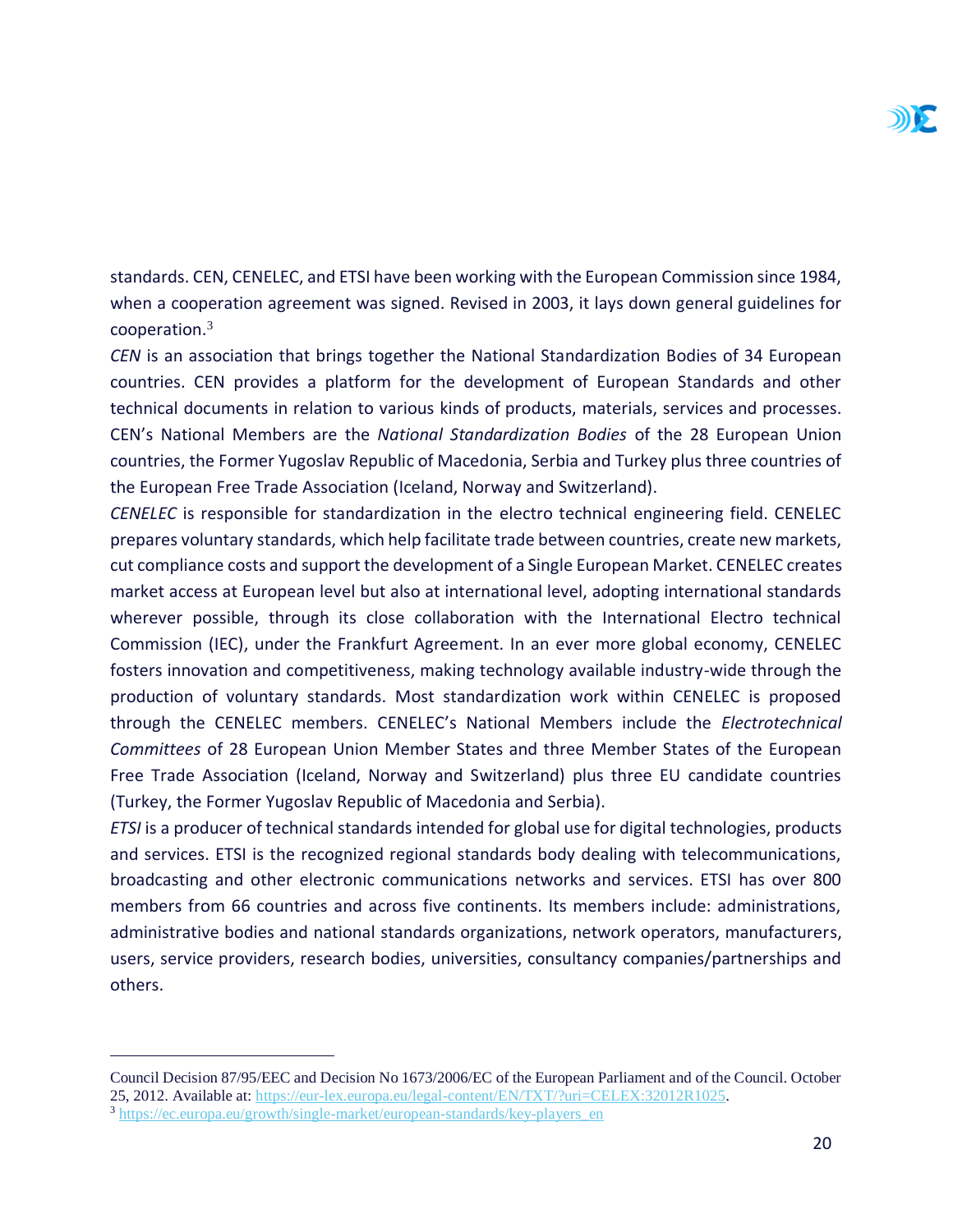## <span id="page-21-0"></span>**5.2 International level**

*The International Organization for Standardization (ISO)* is an independent, non-governmental international organization with a membership of 162 national standards bodies. Through its members, it brings together experts to share knowledge and develop voluntary, consensusbased, market relevant International Standards that support innovation and provide solutions to global challenges.

*The International Electrotechnical Commission (IEC)* provides a global platform where thousands of experts from around the world are able to cooperate to develop the International Standards or conformity assessment services that are needed by industry, regulators and policy makers, testing or research laboratories, academia, investors or insurers. IEC International Standards represent a global consensus of state-of-the art know how and expertise. They incorporate the needs of stakeholders of all participating countries. Every member country represented through its IEC National Committee has one vote and a say in what goes into an IEC International Standard. All UN-recognized countries can apply for IEC membership. Each IEC Member is represented by an NC (National Committee). The NC coordinates all national interests in electrotechnology, representing local industry, governmental agencies, academia, trade associations, end users and national standard developers within the IEC. Each country is responsible for the structure and setup of its NC.

*The International Telecommunication Union (ITU)* is the United Nations specialized agency for information and communication technologies – ICTs. An organization based on public-private partnership since its inception, ITU currently has a membership of 193 countries and almost 800 private-sector entities and academic institutions. ITU is headquartered in Geneva, Switzerland, and has twelve regional and area offices around the world. ITU membership represents a crosssection of the global ICT sector, from the world's largest manufacturers and telecoms carriers to small, innovative players working with new and emerging technologies, along with leading R&D institutions and academia. Founded on the principle of international cooperation between governments (Member States) and the private sector (Sector Members, Associates and Academia), ITU is the premier global forum through which parties work towards consensus on a wide range of issues affecting the future direction of the ICT industry.

The main products of ITU are normative Recommendations. Recommendations are standards that define how telecommunication networks operate and interwork. ITU-T Recommendations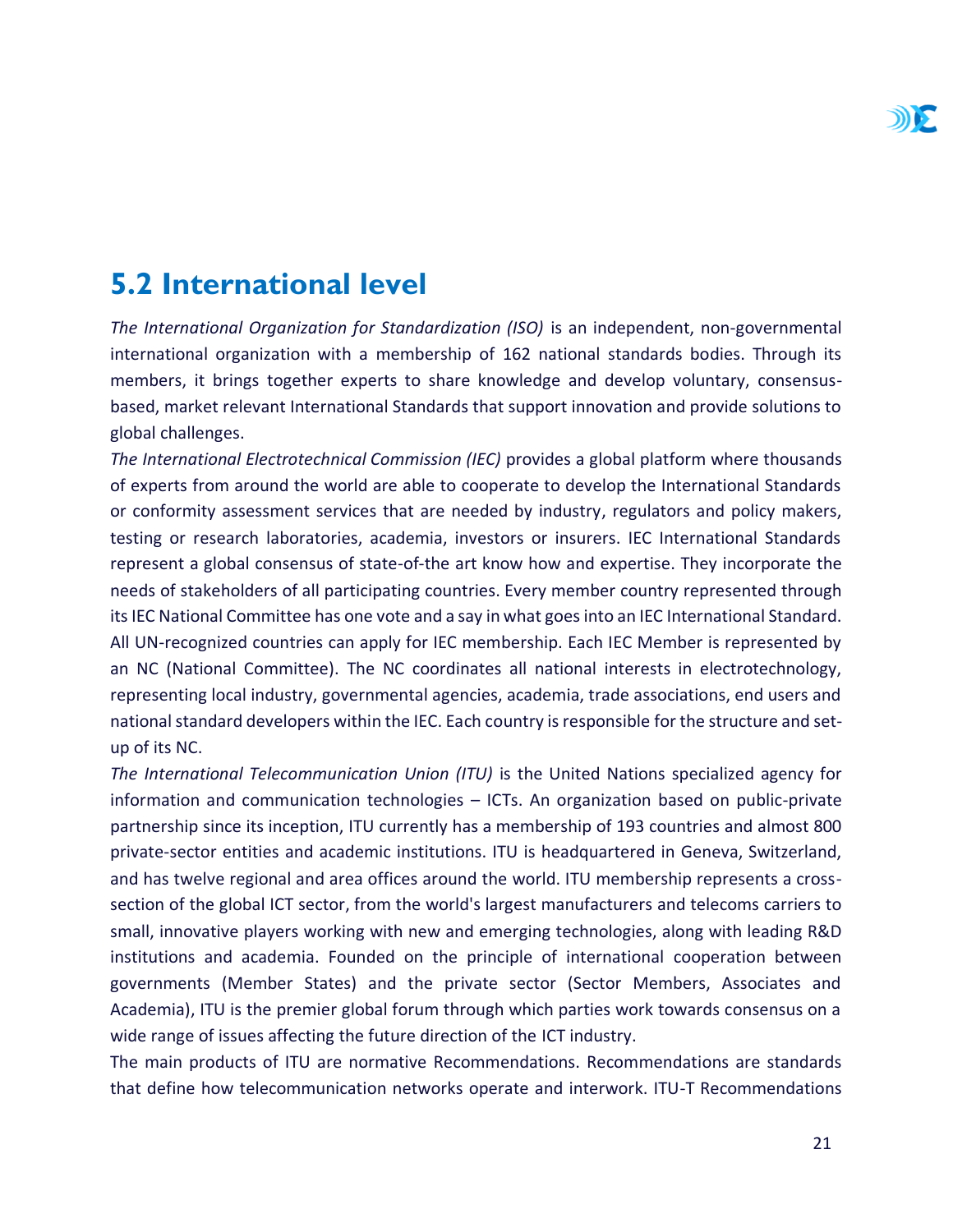are non-binding, however they are generally complied with due to their high quality and because they guarantee the interconnectivity of networks and enable telecommunication services to be provided on a worldwide scale.

*The World Wide Web Consortium (W3C)* is an international community where Member organizations, a full-time staff, and the public work together to develop Web standards. Membership in W3C is open to all types of organizations (including commercial, educational and governmental entities) and individuals. W3C has 476 Members in total.<sup>4</sup>

W3C's primary activity is to develop protocols and guidelines that ensure long-term growth for the Web. W3C's standards define key parts of what makes the World Wide Web work. W3C standards define an Open Web Platform for application development that has the unprecedented potential to enable developers to build rich interactive experiences, powered by vast data stores that are available on any device. W3C develops technical specifications and guidelines through a process designed to maximize consensus about the content of a technical report, to ensure high technical and editorial quality, and to earn endorsement by W3C and the broader community.

## <span id="page-22-0"></span>Access to the standardization process

Standards are usually prepared by the technical body/ committee within standards developing organizations at the proposal or request of a member country or the European Commission. Each technical body has its own field of operation, i.e. scope within which a work program of identified standards is developed and executed. Technical bodies usually work on the basis of national participation by the standards developing organizations members, where delegates represent their respective national point of view. This allows technical groups to take balanced decisions that reflect a wide consensus.

Once a proposal or request to develop a standard is accepted by the relevant technical body, the member countries are putting all their national activities within the scope of the proposal on hold. This means that they do not initiate new proposal, nor revise existing standards at national level. This obligation is called *standstill* and allows efforts to be focused on the development of the European standard.

<sup>4</sup> See: [https://www.w3.org/Consortium/Member/List.](https://www.w3.org/Consortium/Member/List)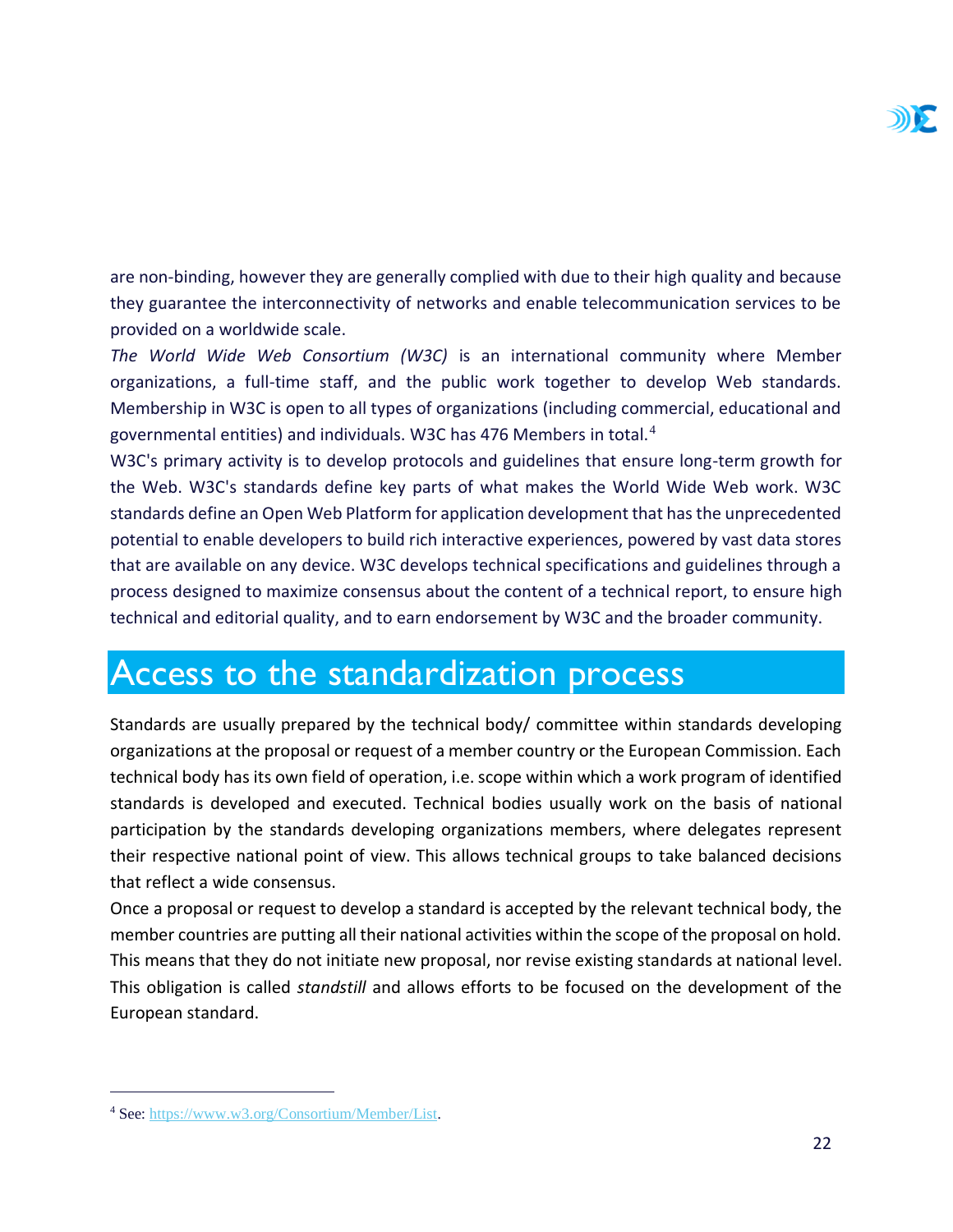The real standards development is undertaken by experts within working groups which are established within standard developing organization to undertake a specific short-term task within a target date and should normally be disbanded when this is completed. Experts within working groups come together and develop a draft that will become the future standard. This reflects an embedded principle of *direct participation* in the standardization activities. It also signifies the pivotal role of expert involvement and special expertise which trumps political or economic lobbies and preferences.

The main route for businesses or other stakeholders to get involved in standardization is via their respective national standardization organization. All national standardization organizations have the right to participate in the work of technical and working groups within standards developing organizations. Technical body and working group experts are nominated by the national standardization organization (and other members, if applicable) and are appointed by the standards developing organization, but they do not formally represent the members who nominate them which is again a proof of the leading role of expertise in the process. Experts are selected based on their individual know-how and experience in a given subject and therefore act in a personal capacity. However, they should understand the positions of the member that appointed them and keep them informed of progress in the technical work.

To sum up, if one legal entity or an individual wants to participate directly in discussions on new standards, first they should nominate their respective experts or themselves to become members of national technical bodies. Decision on nomination approval/ rejection is up to national standardization organization. Once the respective expert is approved as a member of national technical body, he/ she becomes eligible for nomination and participation in technical bodies and working groups within standards developing organizations.

Finally, the simplest way to access the standardization process is by submitting written comments in response to public consultations on draft standards. Namely, once the draft of the standard is prepared, it is released for public comment and vote. During this stage, everyone who has an interest (e.g. manufacturers, public authorities, consumers, etc.) may comment on the draft. These views are gathered by the members who then submit a national position to standard developing organization.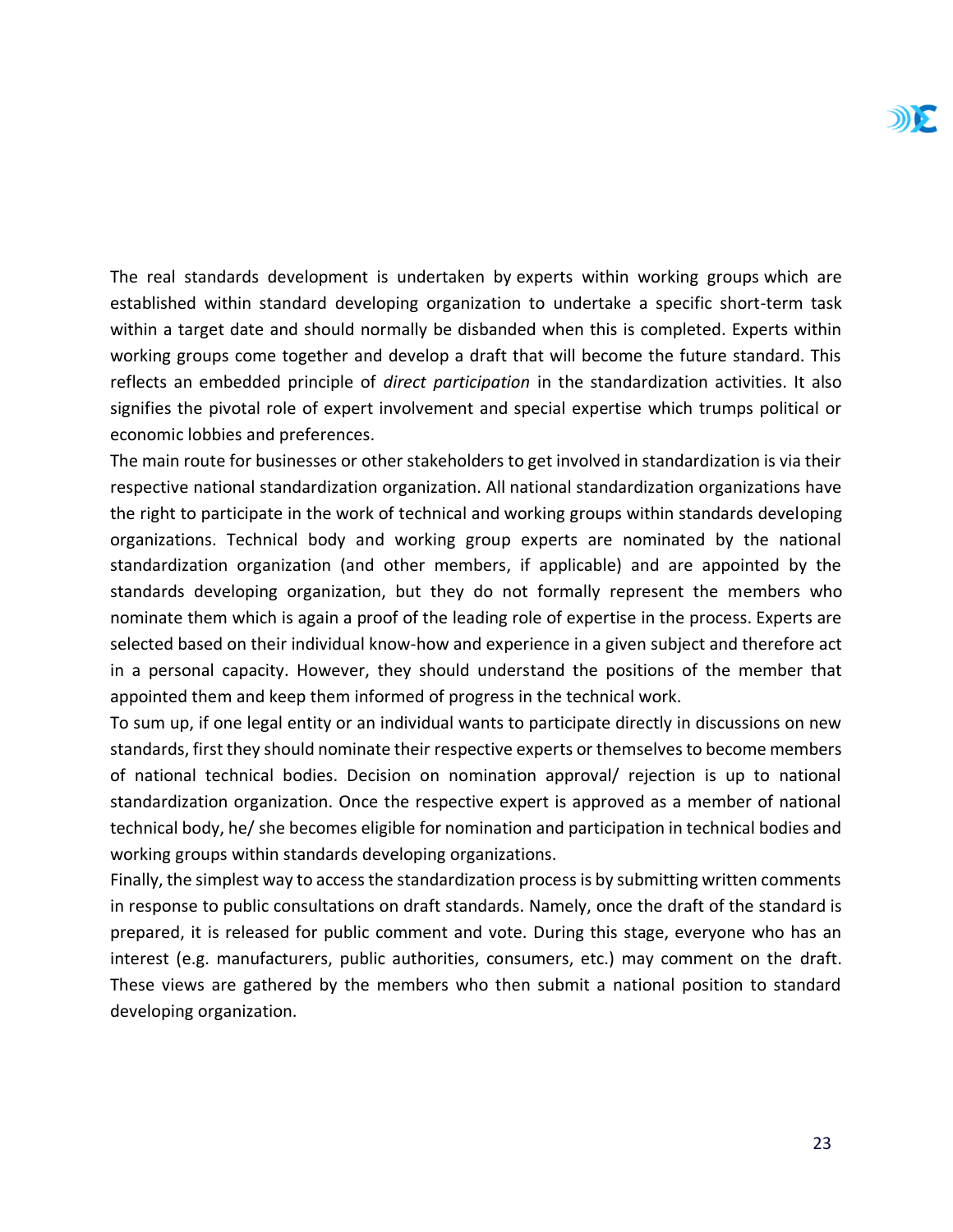## <span id="page-24-0"></span>(Pre) standardization initiatives relevant for the project

In this section of the report an overview of the prestandardization procedures relevant to the project's scope will be discussed. As already emphasized prestandardization procedures serve as a critical node in the science backed research and development processes and economic sectors.

## <span id="page-24-1"></span>**7.1 The European Committee for Standardization (CEN)**

### <span id="page-24-2"></span>**Cybersecurity and Data Protection (CEN/CLC/JTC 13)<sup>5</sup>**

Cybersecurity and data protection is crucial for the normal functioning of systems in a highly technicized interconnected world. On **September 19th 2017 in Brussels** at the premises of CEN-CENELEC a conference discussing the issues took place. This event, jointly organized by the CEN-CENELEC Cybersecurity Focus Group and ENISA, aimed to explore how the standards-developing world is responding to the fast-changing, demanding realms of Cybersecurity, Privacy and Data Protection in the light of the adoption of the GDPR. In particular, the event provided a forum for debate how standards can support European Union legislation and policy. The landscape in these (strictly interconnected) domains is rapidly changing and the European Standardization Organizations need to map how to support the implementation of the new complex framework for Data Protection (GDPR), Network and Information Systems (NIS), Privacy and Electronic Communications Code (ePrivacy Regulation proposal), etc. A conspicuous feature of the forum was its multistakeholderism which is a guarantee for the effectiveness of the standardization processes and the practical implementation of the standards elaborated through policies and legislation.

<sup>5</sup> Available at:

[https://standards.cen.eu/dyn/www/f?p=204:7:0::::FSP\\_ORG\\_ID:2307986&cs=1E7D8757573B5975ED287A29293A](https://standards.cen.eu/dyn/www/f?p=204:7:0::::FSP_ORG_ID:2307986&cs=1E7D8757573B5975ED287A29293A34D6B) [34D6B](https://standards.cen.eu/dyn/www/f?p=204:7:0::::FSP_ORG_ID:2307986&cs=1E7D8757573B5975ED287A29293A34D6B)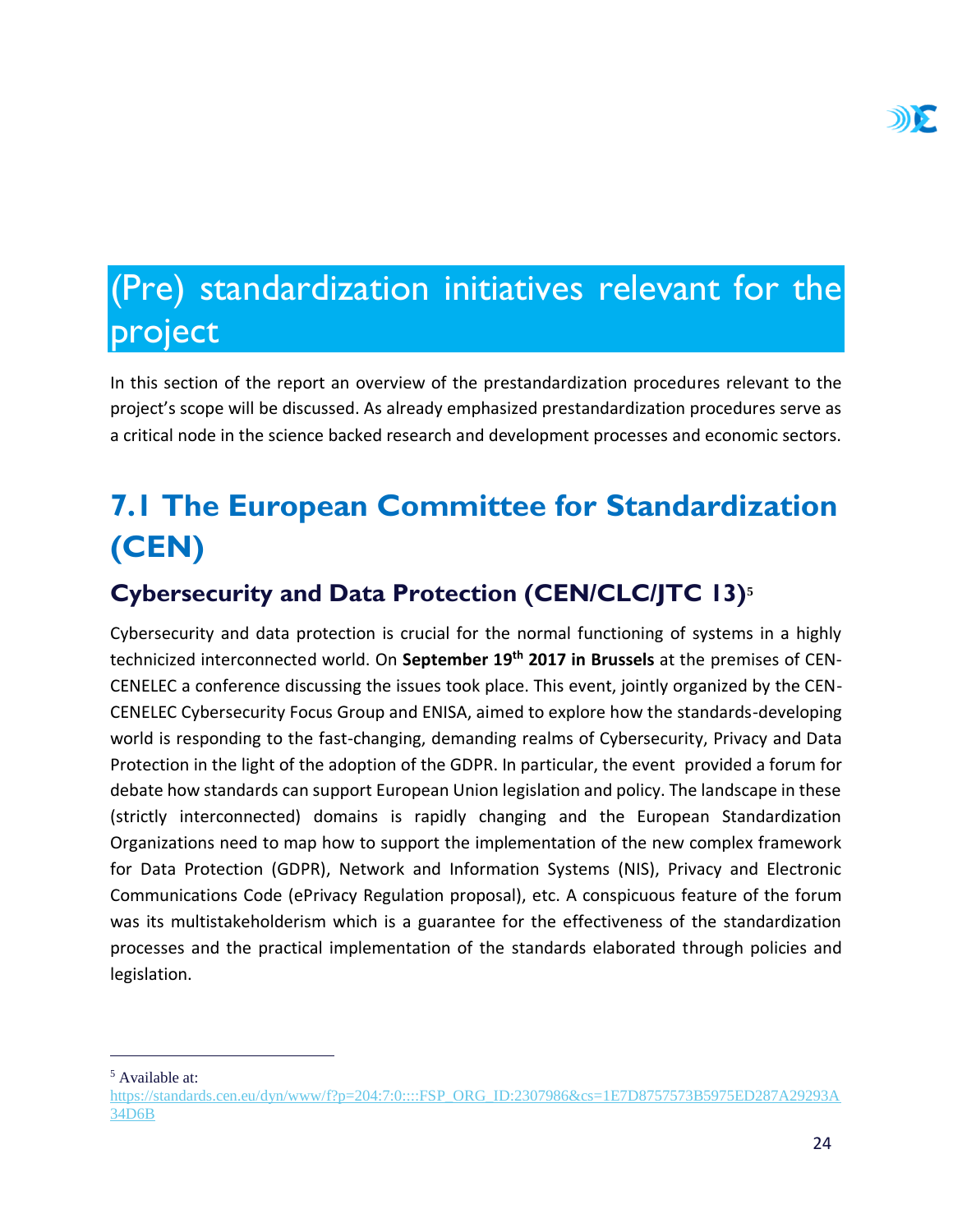This technical committee is responsible for the development of standards for cybersecurity and data protection covering all aspects of the evolving information society including but not limited to Management systems, frameworks, methodologies; Data protection and privacy; Services and products evaluation standards suitable for security assessment for large companies and small and medium enterprises (SMEs); Competence requirements for cybersecurity and data protection; Security requirements, services, techniques and guidelines for ICT systems, services, networks and devices, including smart objects and distributed computing devices.

In addition, the scope of this technical committee is the identification and possible adoption of documents already published or under development by ISO/IEC JTC 1 and other standards developing organizations and international bodies such as ISO, IEC, ITU-T, and industrial fora. Where not being developed by other standards developing organizations, this committee develops cybersecurity and data protection publications for safeguarding information (and hence the right to information and its free and secure circulation) such as organizational frameworks, management systems, techniques, guidelines, products and services, including those in support of the EU Digital Single Market.

Publications developed by this technical committee are the following:

- Incident investigation principles and processes (ISO/IEC 27043:2015)
- Guidelines for identification, collection, acquisition and preservation of digital evidence (ISO/IEC 27037:2012)
- Information security management systems Overview and vocabulary (ISO/IEC 27000:2016)
- Information security management systems Requirements (ISO/IEC 27001:2013 including Cor 1:2014 and Cor 2:2015)
- Security techniques Code of practice for information security controls (ISO/IEC 27002:2013 including Cor 1:2014 and Cor 2:2015)
- Guidelines for the analysis and interpretation of digital evidence (ISO/IEC 27042:2015)
- Security techniques Specification for digital redaction (ISO/IEC 27038:2014)

#### <span id="page-25-0"></span>**Internet Filtering (CEN/TC 365)<sup>6</sup>**

This technical committee has developed and published technical specification "Internet Content and communication's filtering software and services" with the objective to define a set of criteria

<sup>6</sup> Available at:

[https://standards.cen.eu/dyn/www/f?p=204:7:0::::FSP\\_ORG\\_ID:625771&cs=1F652BC44F0DDC3A32C5C992CAE](https://standards.cen.eu/dyn/www/f?p=204:7:0::::FSP_ORG_ID:625771&cs=1F652BC44F0DDC3A32C5C992CAE9778AF) [9778AF.](https://standards.cen.eu/dyn/www/f?p=204:7:0::::FSP_ORG_ID:625771&cs=1F652BC44F0DDC3A32C5C992CAE9778AF)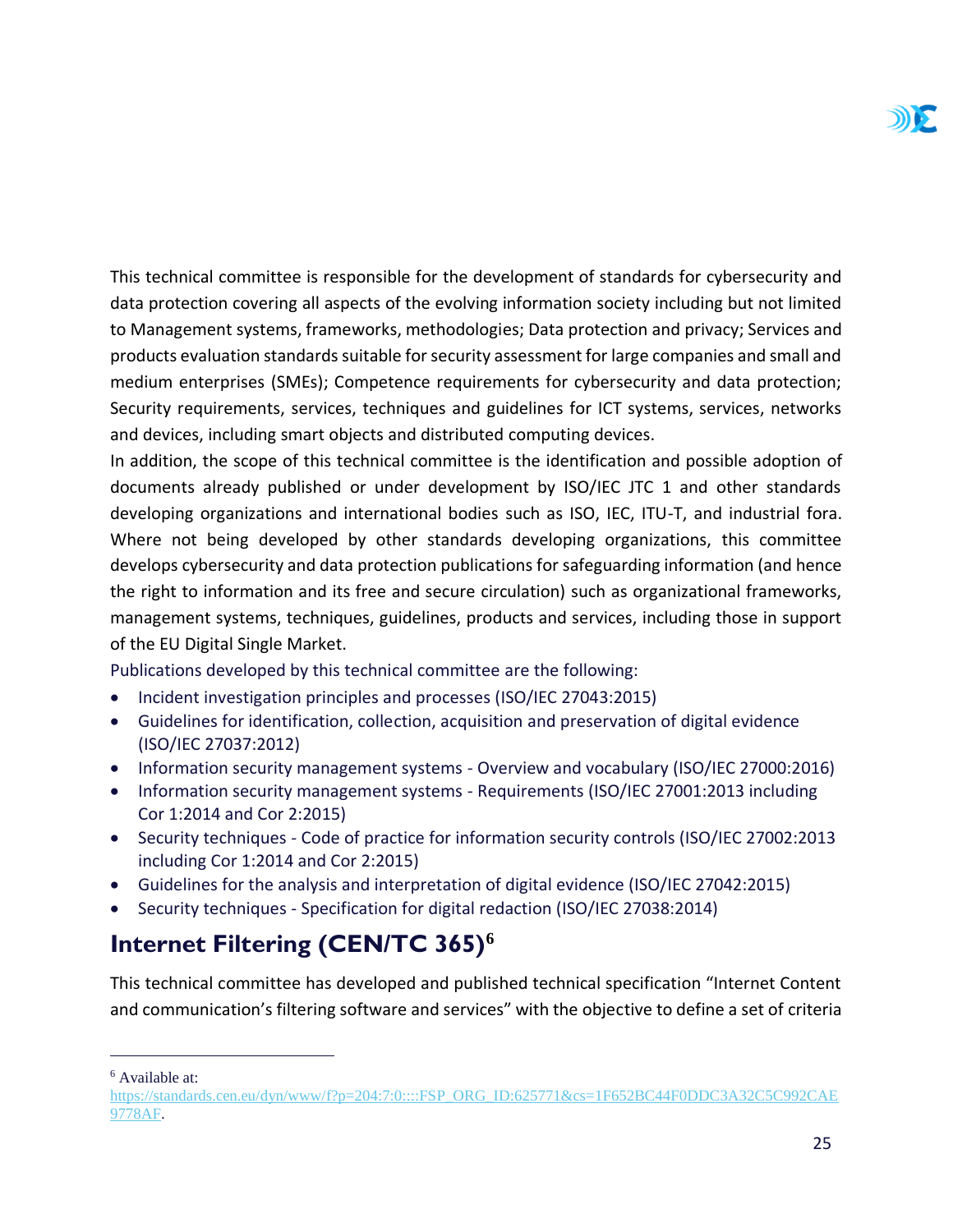on how Web filters shall perform and shall give Internet users more confidence in choosing a suitable product or service in order to help protecting children online. A product is a software system that is installed by its administrator or its provider. A service is provided without specific installation by the administrator, but by direct provision of the customer by the provider. An example of a product is a software system installed on a personal computer, and an example of a service is an Internet connection filter provided by an Internet Service Provider and added on the Internet access service. By using a Web filter that complies with the requirements set out in this Technical Specification, a user can be confident that the product or service:

- has been specifically designed to meet the needs of parents and carers (administrators of the filter) to protect children from potentially harmful URLs on the Internet;
- has been specifically targeted to minors, and is also suited for individuals looking to protect themselves from potentially harmful URLs on the Internet;
- delivers a minimum set of features and efficacy that are sufficient to provide the required level of protection;
- comes with clear and comprehensive documentation, installation and implementation instructions and available support;
- is reasonably secure, i.e. adopts proven measures to prevent bypassing or removal of the filter itself.

This Technical Specification does not cover the following technologies:

- any kind of email filtering, including: antispam filtering, antivirus analysis of emails and attachments, anthiphishing filtering;
- other Web filtering for the purpose of enterprise or adult Web usage, including: antivirus analysis of Web content, antiphishing filtering;
- the analysis and/or filtering of any other application traffic delivered over HTTP/HTTPS/FTP including for instance: instant messaging, peer to peer file (P2P) sharing, VoIP;
- the analysis and/or filtering of any other application traffic delivered over non HTTP/HTTPS/FTP protocols including for instance: newsgroups, instant messaging, peer to peer file (P2P) sharing, VoIP and social networking applications.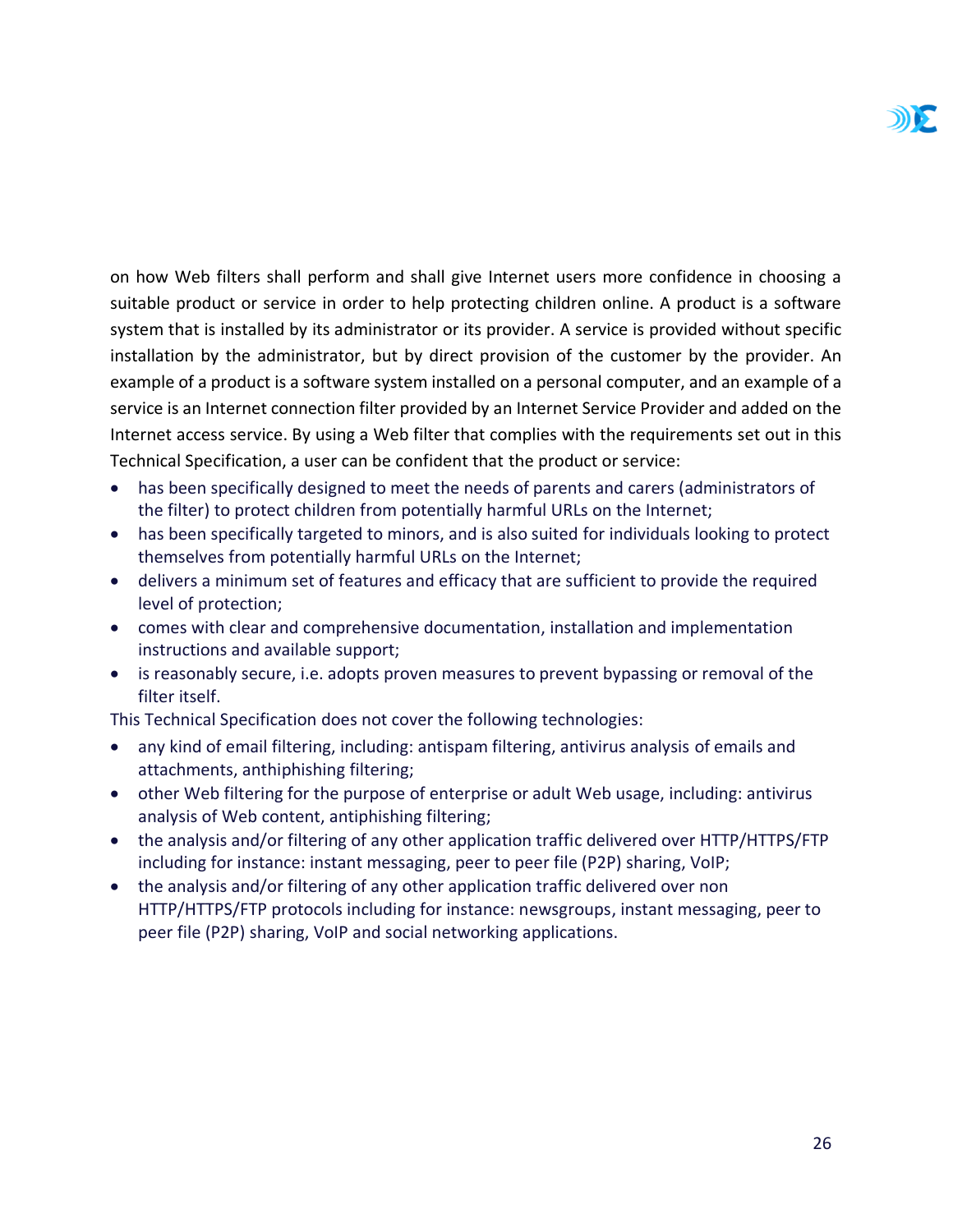#### <span id="page-27-0"></span>**Journalism Trust Indicators (CEN/WS JTI)7**

The ultimate goal of the "Journalism Trust Initiative" is to support the universal, individual freedom of opinion through access to information and independent, pluralistic media. By safeguarding professional standards, a more healthy digital media landscape should emerge, from which each citizen and media worker, but also societies at large, could benefit. Standards here are directed related to and impact human rights, in this case a core fundamental human right – freedom of expression.

In 2018 CEN and JTI organized a workshop to discusss the value of the indicators with relevant stakeholders and particulalry with respect to freedom of expression and freedom of the media. The objective of the 'Journalism Trust Initiative' (JTI) of RSF is to support the universal, individual freedom of opinion through access to information and independent, pluralistic media as provided by the CFR of the EU. By safeguarding professional standards, a more enabling digital media landscape cab be devised in which everybody can benefit from free communication. The scope of the workshop is to outline the operational details to meet that objective in developing the following CEN Workshop Agreements (CWA):

Work Package/CWA I: Identity and Transparency (Tell us who you are.)

Work Package/CWA II: Accountability and Professionalism (Tell us how you work.)

Work Package/CWA III: Independence and Ethics (Tell us what your values are.)

In the multistakeholders format prominent international monitoring and professional organizations engaged in the struggle for broader freedom of expression globally take part. The original Proposer of the Workshop is Reporter sans frontières - Reporters Without Borders (RSF) which is the biggest non-govermental organization publishing the World Press Freddom Index every year supported by Global Editors Network (GEN), European Broadcasting Union (EBU), and Agence France Press (AFP). The consensus outcome of the Workshop will be CEN-CENELEC Workshop Agreement(s) (CWA) expected to be finalized by the end of 2019.

<sup>7</sup> Available at:

[https://standards.cen.eu/dyn/www/f?p=204:7:0::::FSP\\_ORG\\_ID:2459281&cs=1A2072729FC90782E9EA944C0E89](https://standards.cen.eu/dyn/www/f?p=204:7:0::::FSP_ORG_ID:2459281&cs=1A2072729FC90782E9EA944C0E8996FF7) [96FF7.](https://standards.cen.eu/dyn/www/f?p=204:7:0::::FSP_ORG_ID:2459281&cs=1A2072729FC90782E9EA944C0E8996FF7)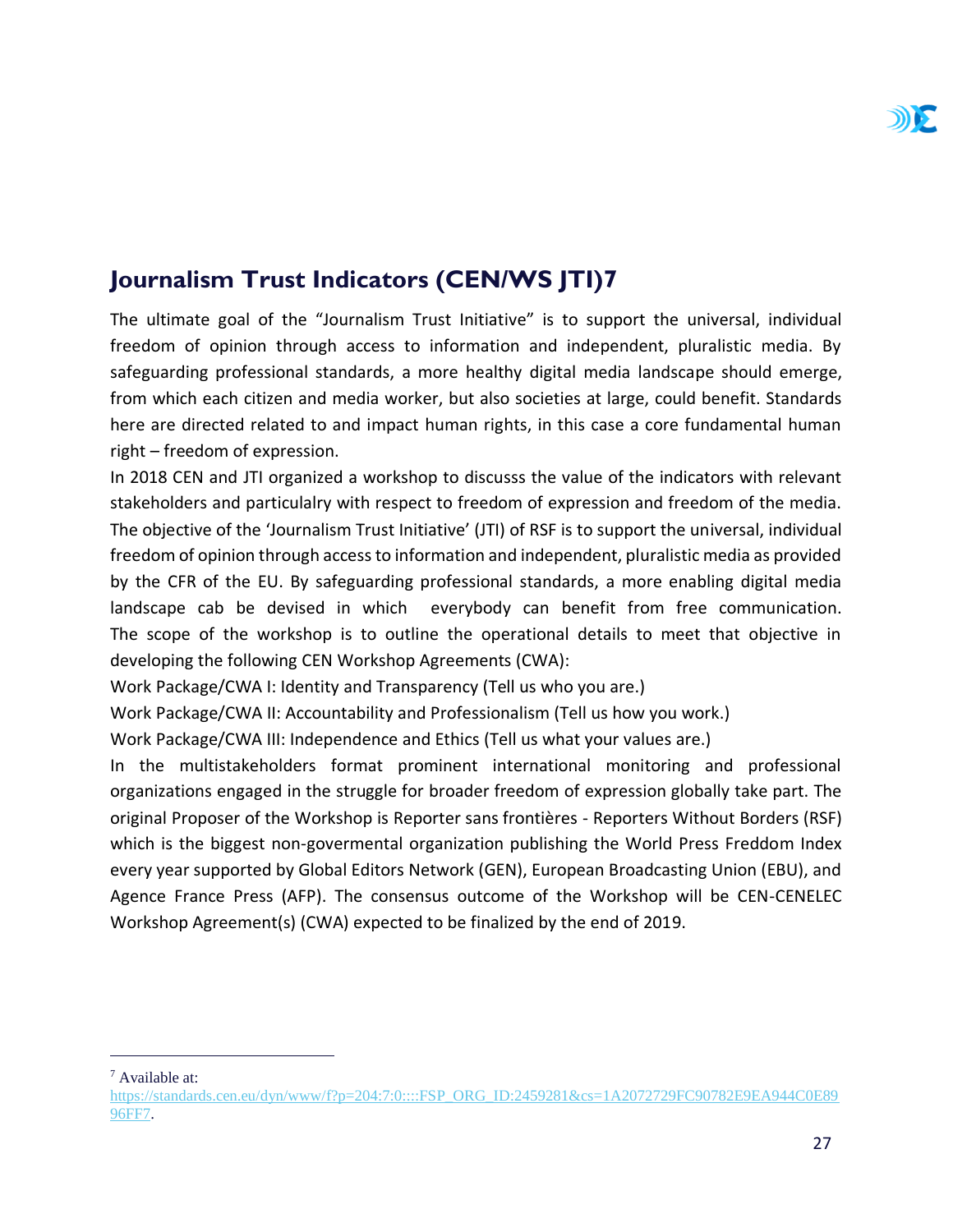### <span id="page-28-0"></span>**Industry Best Practices and an Industry Code of Conduct for Licensing of Standard Essential Patents in the field of 5G and Internet of Things (CEN/CLC/WS SEP2)<sup>8</sup>**

The scope of this committee is to define a set of recommended best practices for licensing SEPs, in particular to benefit new sectors and verticals poised to recognize the new benefits associated with 5G and IoT adoption. These best licensing practices will aim to foster investment in, and rapid adoption and proliferation of, new and existing technologies enabling the IoT across consumer and enterprise use cases. It is anticipated that such best practices will address, and offer a positive way forward on a variety of issues surrounding SEP licensing including:

- The background and history of the FRAND commitment, and the key competition law concerns requiring fair licensing of SEP technologies.
- The conduct expected of licensors that have made a FRAND promise, and how licensees can and should behave to promote a FRAND outcome to negotiations.
- Use of injunctions following the CJEU decision in the case of Huawei vs. ZTE (case C170/13), the decisions of DG Competition, and the decisions and guidance of other European and international authorities.
- FRAND's requirement of licensing to any and all that seek a license, such as set forth in the ETSI IPR Policy, and how efficiency considerations favor licensing at upstream levels of the supply chain.
- The long history of FRAND licensing at all levels of the supply chain.
- How to determine the value of a standardised technology, and how to separate that from "hold up value" associated with standardisation. As the patent laws have traditionally required, the value of a patent must be based on the technology it expressly claimed therein, and a patent owner cannot seek to exaggerate the value of its patent by focusing on value created by downstream innovators and devices.
- The obligation to license patents without mandatory bundling on a "portfolio only" basis.
- The appropriate application of Non-Disclosure Agreements to protect the confidentiality of sensitive business secrets, while ensuring that other information regarding the FRAND process remains transparent.
- How to resolve licensing disputes efficiently in order to support continued investment in and adoption of wireless cellular technologies and other standardized technologies.

<sup>8</sup> Available at:

[https://standards.cen.eu/dyn/www/f?p=204:7:0::::FSP\\_ORG\\_ID:2409601&cs=17E0C367EB849E852A95AA9F316](https://standards.cen.eu/dyn/www/f?p=204:7:0::::FSP_ORG_ID:2409601&cs=17E0C367EB849E852A95AA9F3167B830A) [7B830A.](https://standards.cen.eu/dyn/www/f?p=204:7:0::::FSP_ORG_ID:2409601&cs=17E0C367EB849E852A95AA9F3167B830A)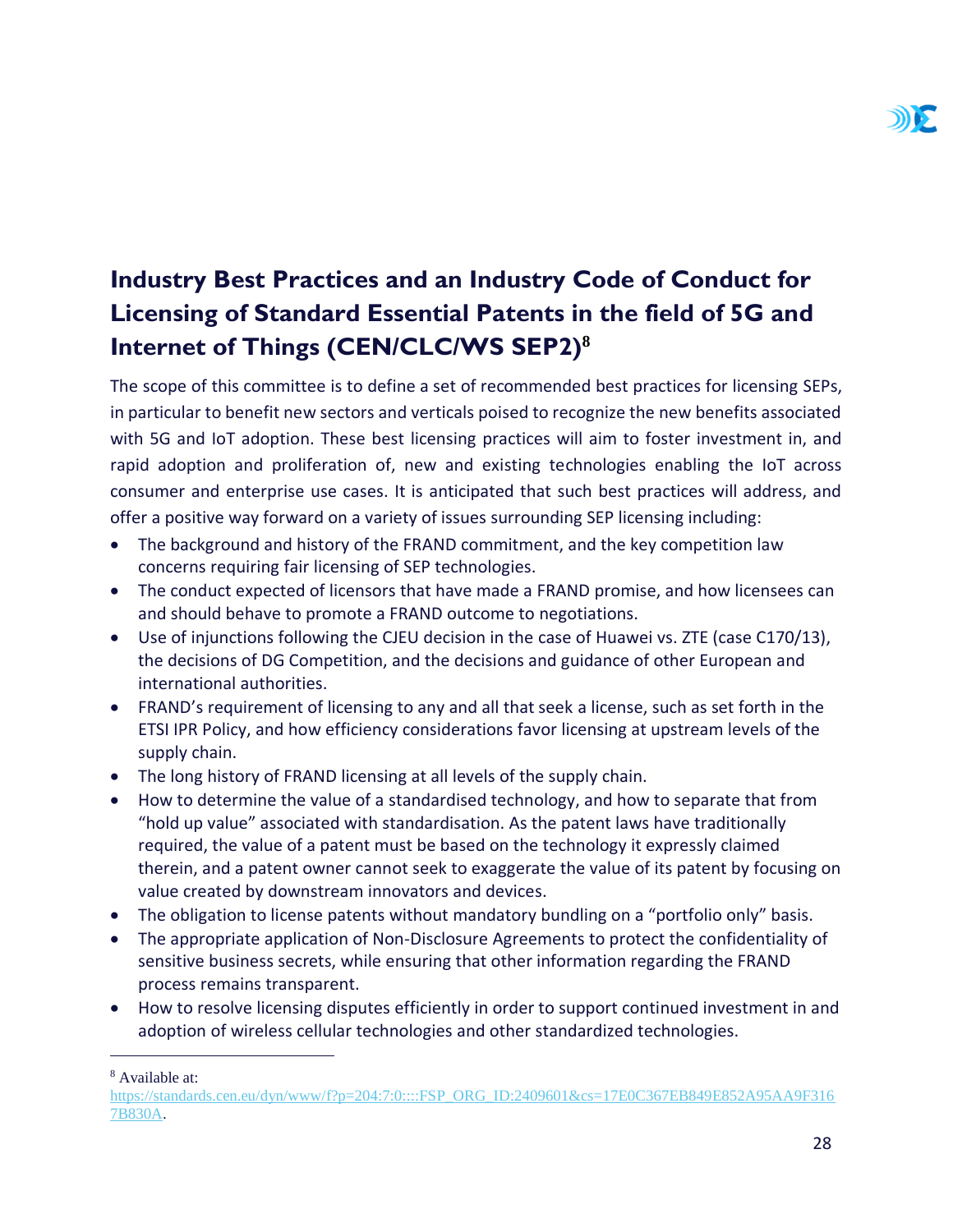- The role of voluntary arbitration or mediation, balanced with the basic right of access to the courts unless both parties agree to an alternative forum, and
- How to prevent other patent hold up issues and other abuses.

The committee will address these issues also in light of the recent guidance provided by the European Commission's Communication Setting out the EU Approach to Standard Essential Patents. A further objective of the committee will be developing a workable industry Code of Conduct based on the best practices identified by committee participants and considering ways to improve the licensing process. Such a Code of Conduct will benefit not only stakeholders in the SEP licensing ecosystem today, but also new market entrants, promoting the rapid uptake of standardized technologies, furthering interoperability and competition.

## <span id="page-29-0"></span>**European Telecommunications Standards Organization (ETSI)**

#### <span id="page-29-1"></span>**Media Content Distribution**

Many in the industry point to the fact that without interoperability and cross-platform solutions for media distribution that really meet content providers and end users' needs, market figures for digital media distribution may stay what they are today, and investments may well exceed profits by far. TC Media Content Distribution (now closed), was the ETSI technical body in charge of guiding and coordinating standardization work aiming the successful overall development of multimedia systems (television and communication) responding to the present and future market requests on media content distribution. Apart from its economic value such standards will contribute to a the production and dissemination of diverse and catering to a variety of interests and tastes content across platforms and services and hence to enhancing freedom of expression, freedom of communication and creativity.

Standards developed within this technical body:

#### **No. Standard title.**

- [TR 102 688-9](http://www.etsi.org/deliver/etsi_tr/102600_102699/10268809/01.01.01_60/tr_10268809v010101p.pdf) MCD framework; Part 9: Content Delivery Infrastructures (CDI)
- [TS 102 990](http://www.etsi.org/deliver/etsi_ts/102900_102999/102990/01.01.01_60/ts_102990v010101p.pdf) CDN Interconnection, use cases and requirements
- [TR 102 688-8](http://www.etsi.org/deliver/etsi_tr/102600_102699/10268808/01.01.01_60/tr_10268808v010101p.pdf) MCD framework; Part 8: Audience Measurement
	- [TR 102 988](http://www.etsi.org/deliver/etsi_tr/102900_102999/102988/01.01.01_60/tr_102988v010101p.pdf) Program guide information distribution, situation and perspective
- [TR 102 989](http://www.etsi.org/deliver/etsi_tr/102900_102999/102989/01.01.01_60/tr_102989v010101p.pdf) Subtitles distribution, situation and perspectives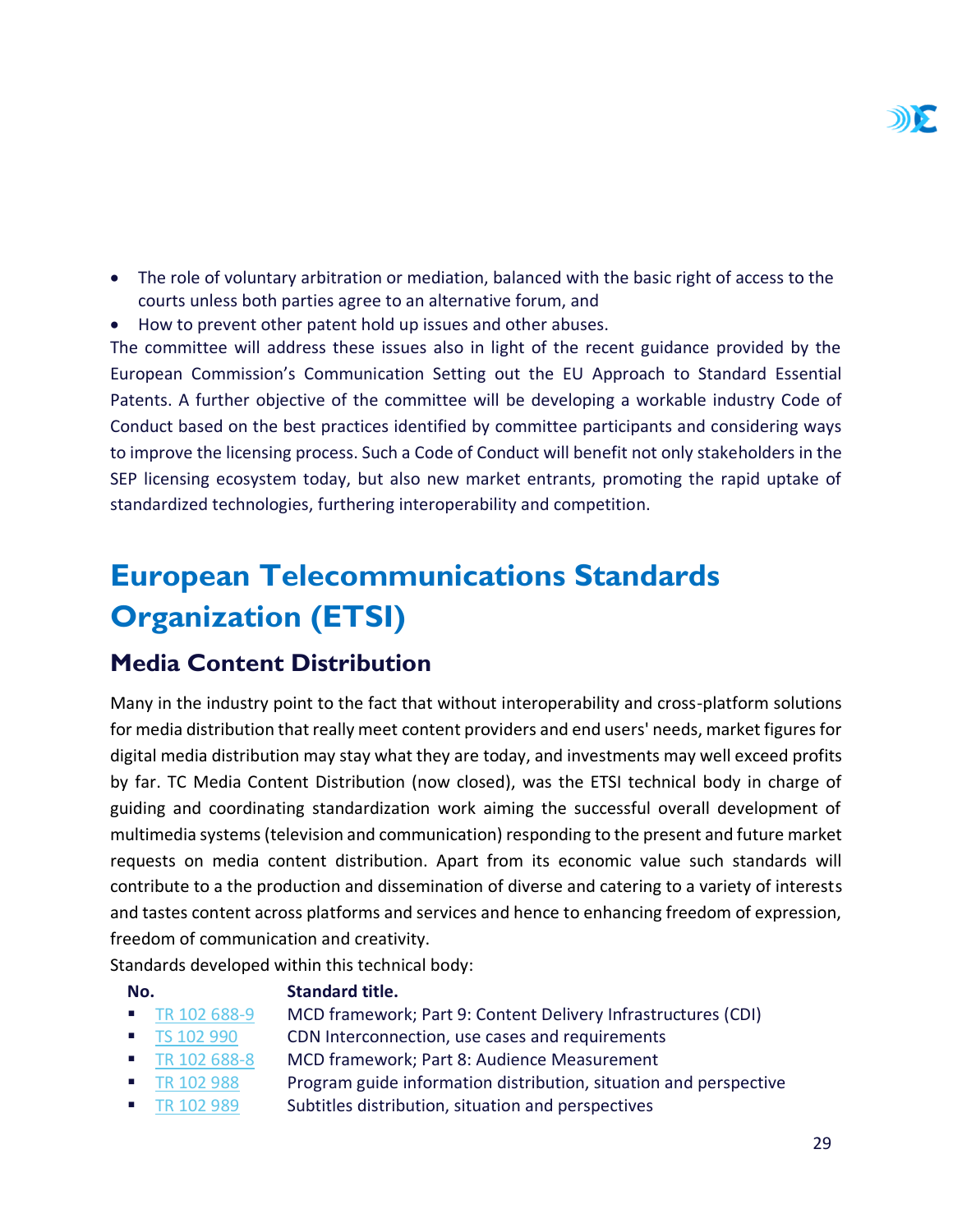- **[TR 102 794](http://www.etsi.org/deliver/etsi_tr/102700_102799/102794/01.01.01_60/tr_102794v010101p.pdf) 3D Gaming Graphics Delivery Overview**
- [TR 102 688-1](http://www.etsi.org/deliver/etsi_tr/102600_102699/10268801/01.01.01_60/tr_10268801v010101p.pdf) MCD framework; Part 1: Overview of interest areas
- [TR 102 688-2](http://www.etsi.org/deliver/etsi_tr/102600_102699/10268802/01.01.01_60/tr_10268802v010101p.pdf) MCD framework; Part 2: Views and needs of content providers
- [TR 102 688-3](http://www.etsi.org/deliver/etsi_tr/102600_102699/10268803/01.01.01_60/tr_10268803v010101p.pdf) MCD framework; Part 3: Regulatory issues, social needs and policy matters

### <span id="page-30-0"></span>**Mobile and Broadcast Convergence**

ETSI had established the Industry Specification Group (ISG) on Mobile and Broadcast Convergence (MBC) to produce a comprehensive report exploring the deployment and business models of converged networks from the perspectives of all interested parties, especially including: broadcasters, terrestrial broadcast network operators, mobile network operators, satellite broadcast network operators, content owners/providers, network infrastructure vendors, manufacturers of consumer equipment, and consumers. The potential benefits and challenges from commercial and technical perspectives were taken into account. The requirements supporting delivery of media including linear and non-linear elements over converged networks were specified. The role of the Industry Specification Group excluded development of technical standards and it did not make recommendations about spectrum allocations. However, spectrum authorization models which impact the regulatory framework and/or business model needed to be considered in the work. As a starting point, the ISG reviewed existing, related work in this area and considered the viewpoints of consumers.

The end result was the "Mobile Broadcast Convergence Group Report"<sup>9</sup>. In this document, mobile-broadcast convergence has been considered for the distribution of audio-visual media content and services including linear broadcast radio and TV services. The document assesses the various opportunities and analyses the reasons why previous attempts have not been successful. It also provides a useful reference and a tool for organizations planning such solutions. Current trends and developments in audio-visual media distribution and consumption could significantly change the scene. It was observed that:

• The growing capabilities of mobile devices have remarkably enhanced the user audio and video experience. As a result, users are increasingly consuming and generating video on mobile devices.

<sup>&</sup>lt;sup>9</sup> Available at: [https://www.etsi.org/deliver/etsi\\_gr/MBC/001\\_099/001/01.01.01\\_60/gr\\_MBC001v010101p.pdf.](https://www.etsi.org/deliver/etsi_gr/MBC/001_099/001/01.01.01_60/gr_MBC001v010101p.pdf)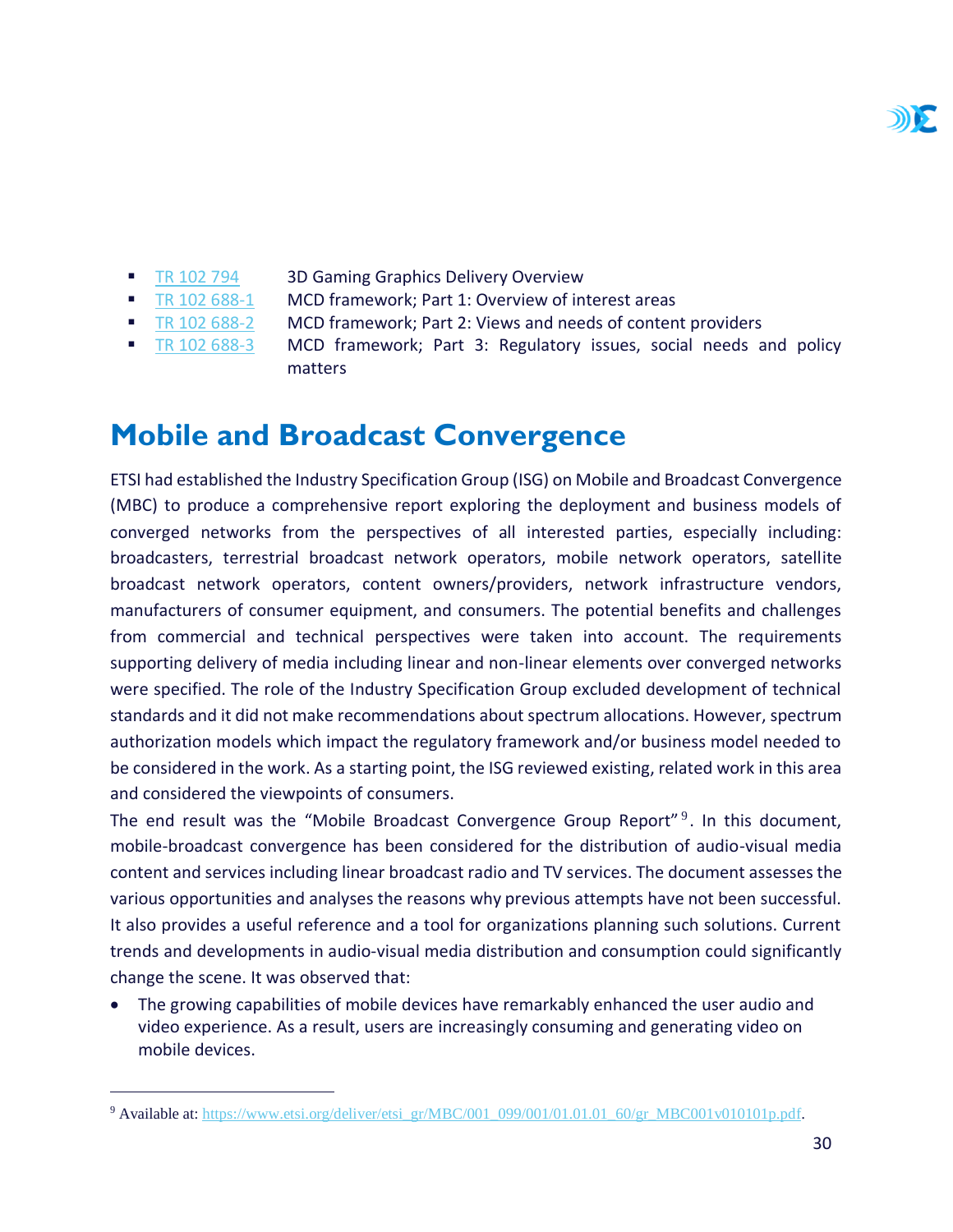

- This contributes to the mounting pressure on mobile networks to accommodate traffic growth in video delivery.
- In recent years, several stakeholders have engaged in R&D activity related to the delivery of live broadcasting to mobile devices and new standards are emerging. For example, several broadcasters have engaged with the 3GPP standardization process in an attempt to ensure future 3GPP networks are suitable for broadcasting Audio Visual content.
- Mergers and acquisitions are occurring between companies in the telecommunications industry, the content industry and the broadcast distribution sector.

The report further identified several technologies that could enable converged deployment opportunities. These deployment opportunities range from caching content to including DTT receiver in handsets, extending the reach of hybrid broadcast broadband, leveraging LTE solutions with several deployment models, to implementing broadcast as a 5G slice.

The aim of the ISG MBC was not to write a specification, but to analyse a variety of methods by which innovative new convergent services might be provided to the satisfaction of end-users.

The report suggests many ways in which this can be achieved. It is likely to require a group of stakeholders from different parts of the industry, committed to a common vision for innovative convergent mobile-broadcast services. This would allow the launch of new services that turn these technology opportunities into benefits to all parties.

## <span id="page-31-0"></span>**International Organization for Standardization (ISO)**

### <span id="page-31-1"></span>**Digitally Recorded Media for Information Interchange and Storage (ISO/IEC JTC 1/SC 23)<sup>10</sup>**

This technical committee is responsible for standardization in the field of removable digital storage media utilizing optical, holographic and magnetic recording technologies, and flash memory technologies for digital information interchange, including: algorithms for the lossless compression of data, volume and file structure, methods for determining the life expectancy of digital storage media, methods for error monitoring of digital storage media. Standards elaborated do not have technical significance only but allow for broader and more secure

<sup>10</sup> Available at:<https://www.iso.org/committee/45240.html>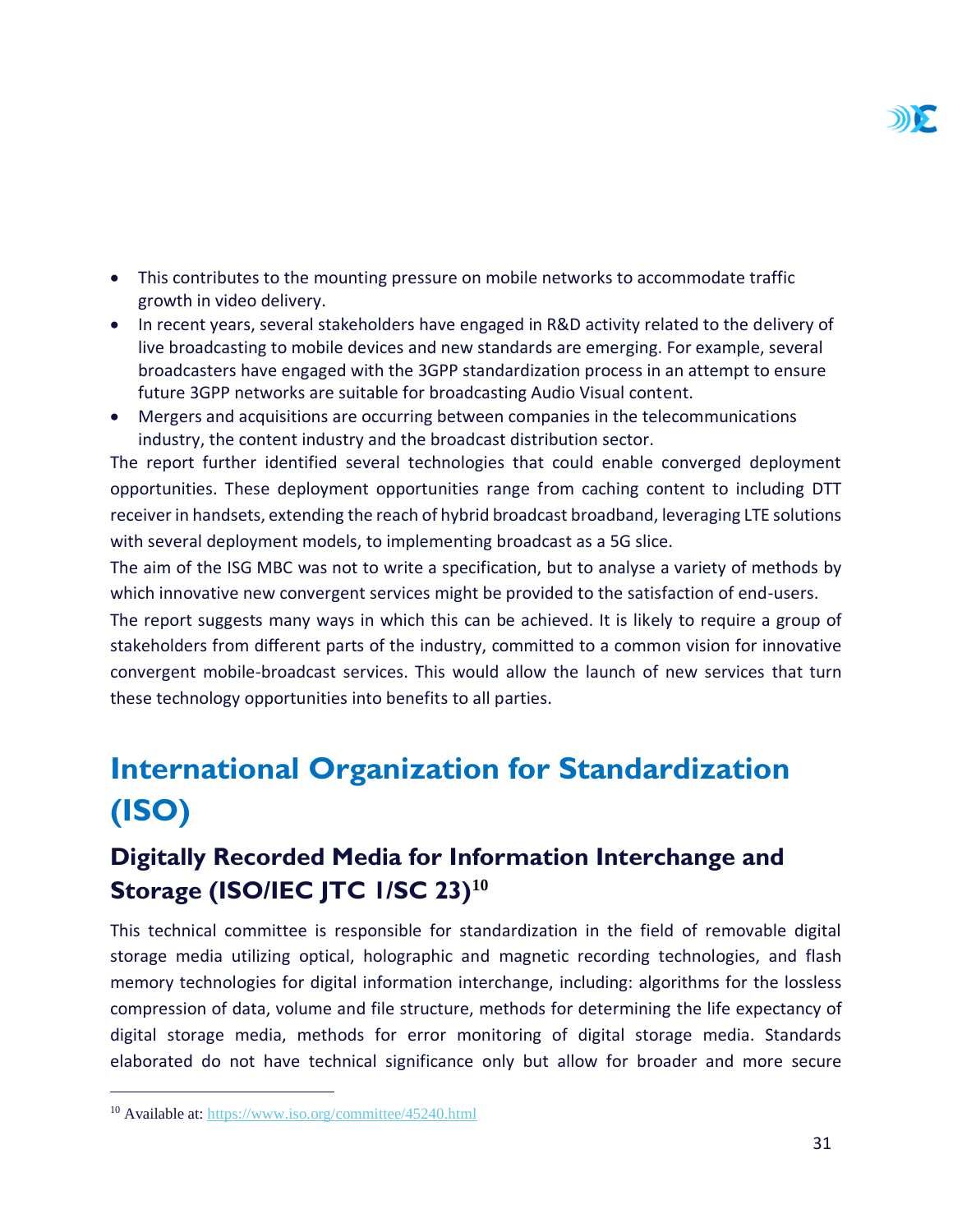preparation, circulation and storage of content, higher diversity, creativity and innovation on the web.

#### <span id="page-32-0"></span>**Online reputation (ISO/TC 290)**

This technical committee is responsible for standardization of methods, tools, processes, measures and best practices related to online reputation of organizations or individuals providing services or products, derived from user-generated content available on the internet.

In the age of social media proliferation user generated content (UGC) is proving to be a powerful ally for social media marketers as claimed by a recent OFFCom survey.<sup>11</sup> Customers are becoming increasingly their most prominent brands advocates, sharing photos of their latest purchases Today's consumers and the materials they privide on the web are used to direct marketing. Utilising user generated content is a great alternative and the social media logic is such that consumers trust other consumers' experiences more than direct marketing from brands.The trustful relationships among consumers are usually thoroughly discussed, however, as reported shoppers are now used by social media to form a special group of dedicated buyers or reviewers and thus relying on their personal experience with a product. Apparenly the latter serves as a powerful motive for others to buy. In respect to this the reputation of organizations and persons in particular circulating user generated content through the Internet is of great significance – for the successful and trustworthy soical media policies and for the protection of the public and its rights.

Excluded:

 $\overline{a}$ 

- privacy and data protection frameworks or security information standardization already covered by ISO/IEC JTC 1/SC 27;
- management system standards already covered by ISO/TC 176/SC 3;
- fraud countermeasures and controls already covered by ISO/TC 247;
- brand evaluation already covered by ISO/TC 289;
- customer contact centres already covered by ISO/PC 273;
- market, opinion and social research already covered ISO/TC 225.

#### Standards developed by ISO and relevant for the project are the following:

<sup>11</sup> Available at [https://www.marketingtechnews.net/news/2015/aug/27/importance-user-generated-content-and](https://www.marketingtechnews.net/news/2015/aug/27/importance-user-generated-content-and-what-brands-need-do-next/)[what-brands-need-do-next/.](https://www.marketingtechnews.net/news/2015/aug/27/importance-user-generated-content-and-what-brands-need-do-next/)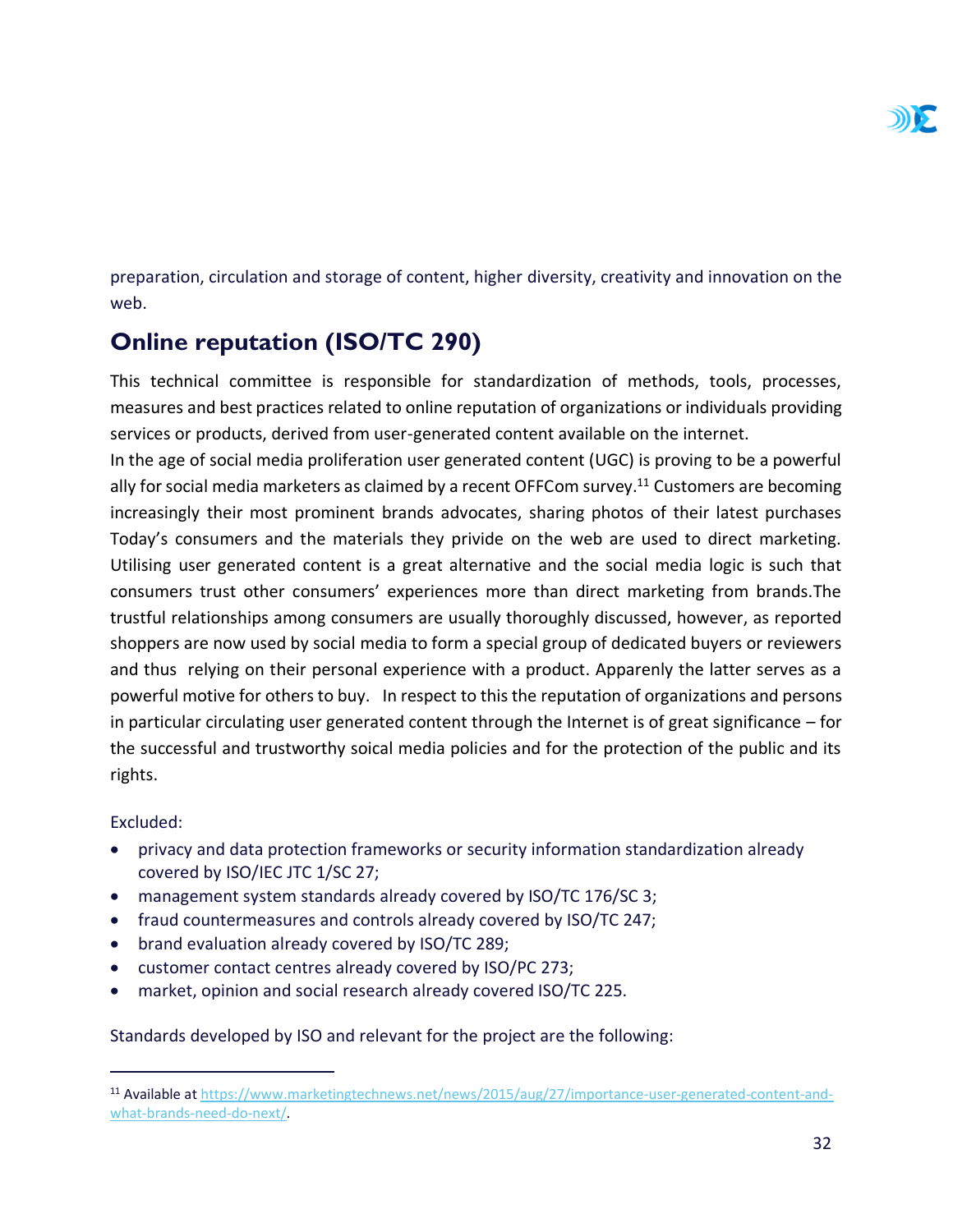

▪ *ISO/IEC TR 20547-2:2018(en): Information technology — Big data reference architecture — Part 2: Use cases and derived requirements.<sup>12</sup>*

This document provides examples of big data use cases with application domains and technical considerations derived from the contributed use cases.

▪ *ISO/IEC 23009-1:2014(en): Information technology — Dynamic adaptive streaming over HTTP (DASH) — Part 1: Media presentation description and segment formats<sup>13</sup>*

Dynamic Adaptive Streaming over HTTP (DASH) is intended to support a media-streaming model for delivery of media content in which control lies exclusively with the client. Clients may request data using the HTTP protocol from standard web servers that have no DASH-specific capabilities. Consequently, this part of ISO/IEC 23009 focuses not on client or server procedures but on the data formats used to provide a DASH Media Presentation.

This part of ISO/IEC 23009 primarily specifies formats for the Media Presentation Description and Segments. It is applicable to streaming services over the Internet.

▪ *ISO/IEC 23000-5:2011(en): Information technology — Multimedia application format (MPEG-A) — Part 5: Media streaming application format<sup>14</sup>*

This part of ISO/IEC 23000 specifies a digital item structure, a file format, and references a set of protocols used in a media streaming environment for applications where governed audio and video information is streamed to an end-user device by means of existing protocols such as MPEG-2 Transport Stream or Real Time Protocol over User Datagram Protocols over Internet Protocol (RTP/UDP/IP), and provides informative implementation examples corresponding to specific applications.

■ *ISO/DIS 20252(en): Market, opinion and social research, including insights and data analytics — Vocabulary and service requirements<sup>15</sup>*

This document establishes terms, definitions and service requirements for service providers conducting market, opinion and social research, including insights and data analytics. Nonmarket research activities, such as direct marketing, are outside the scope of this document.

<sup>&</sup>lt;sup>12</sup> Available at:<https://www.iso.org/obp/ui/#iso:std:iso-iec:tr:20547:-2:ed-1:v1:en>

<sup>&</sup>lt;sup>13</sup> Available at:<https://www.iso.org/obp/ui/#iso:std:iso-iec:23009:-1:ed-2:v1:en>

<sup>14</sup> Available at:<https://www.iso.org/obp/ui/#iso:std:iso-iec:23000:-5:ed-2:v1:en>

<sup>15</sup> Available at:<https://www.iso.org/obp/ui/#iso:std:iso:20252:dis:ed-3:v1:en>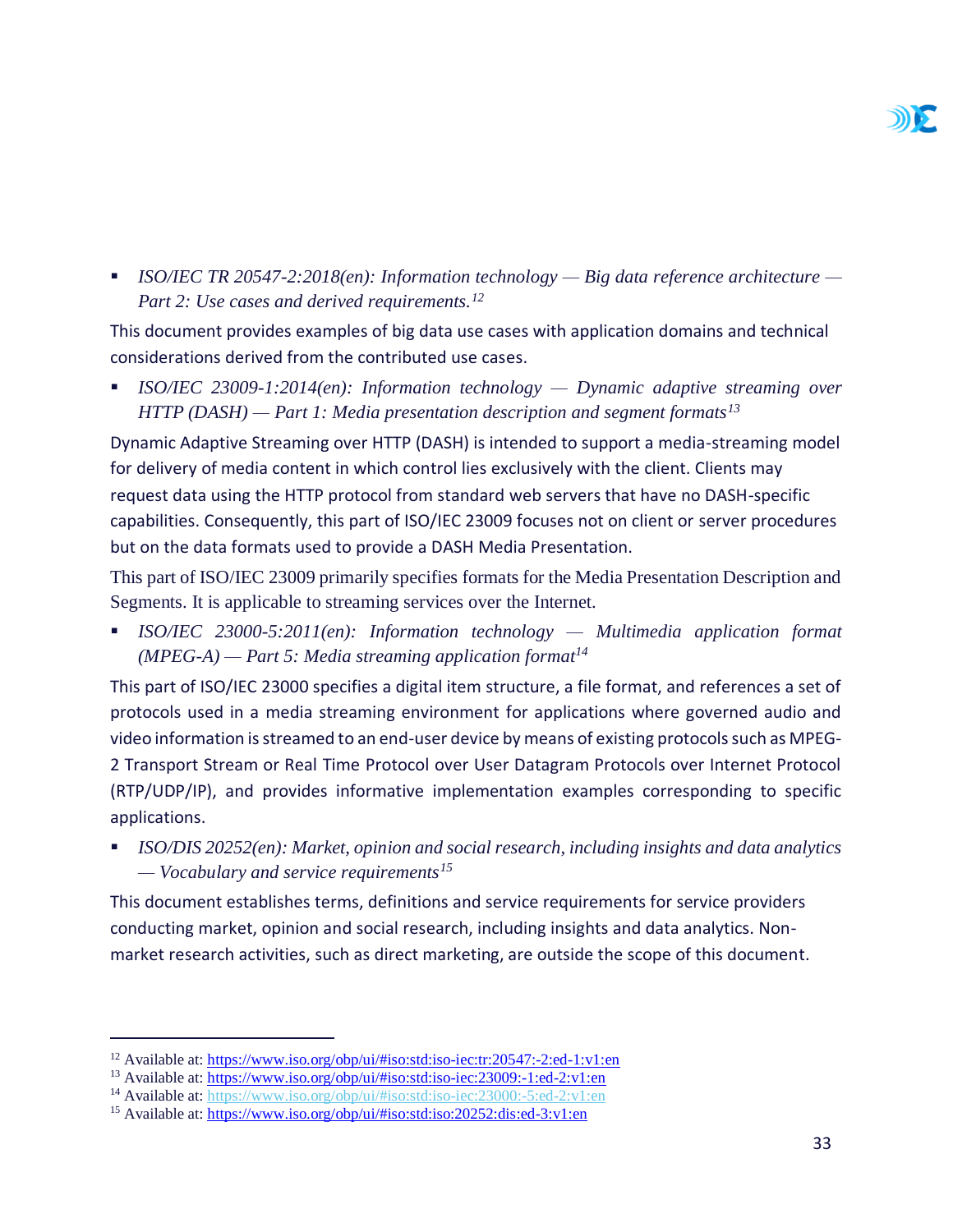## <span id="page-34-0"></span>**International Electrotechnical Commission (IEC)**

#### <span id="page-34-1"></span>**TC 100: Audio, video and multimedia systems and equipment<sup>16</sup>**

Scope of this technical committee is to prepare international publications in the field of audio, video and multimedia systems and equipment. These publications mainly include specification of the performance, methods of measurement for consumer and professional equipment and their application in systems and its interoperability with other systems or equipment.

Note: Multimedia is the integration of any form of audio, video, graphics, data and telecommunication and integration includes the production, storage, processing, transmission, display and reproduction of such information.

#### <span id="page-34-2"></span>**TA 1: Terminals for audio, video and data services and contents<sup>17</sup>**

Scope of this technical committee is to develop international standards related to consumer electronics equipment for access and use of audio, video and/or data services and content

#### <span id="page-34-3"></span>**ISO/IEC JTC 1: Information technology<sup>18</sup>**

Scope of this technical committee is international standardization in the field of Information Technology. Information Technology includes the specification, design and development of systems and tools dealing with the capture, representation, processing, security, transfer, interchange, presentation, management, organization, storage and retrieval of information.

JTC 1 is the standards development environment where experts come together to develop worldwide Information and Communication Technologies (ICT) standards for business and consumer applications. Additionally, JTC 1 provides the standards approval environment for integrating diverse and complex ICT technologies. These standards rely upon the core infrastructure technologies developed by JTC 1 centers of expertise complemented by specifications developed in other organizations.

<sup>16</sup> Available at: [https://www.iec.ch/dyn/www/f?p=103:7:0::::FSP\\_ORG\\_ID:1297](https://www.iec.ch/dyn/www/f?p=103:7:0::::FSP_ORG_ID:1297)

<sup>17</sup> Available at: [https://www.iec.ch/dyn/www/f?p=103:7:761780552393::::FSP\\_ORG\\_ID,FSP\\_LANG\\_ID:1429,25](https://www.iec.ch/dyn/www/f?p=103:7:761780552393::::FSP_ORG_ID,FSP_LANG_ID:1429,25)

<sup>18</sup> Available at: [https://www.iec.ch/dyn/www/f?p=103:7:0::::FSP\\_ORG\\_ID:3387](https://www.iec.ch/dyn/www/f?p=103:7:0::::FSP_ORG_ID:3387)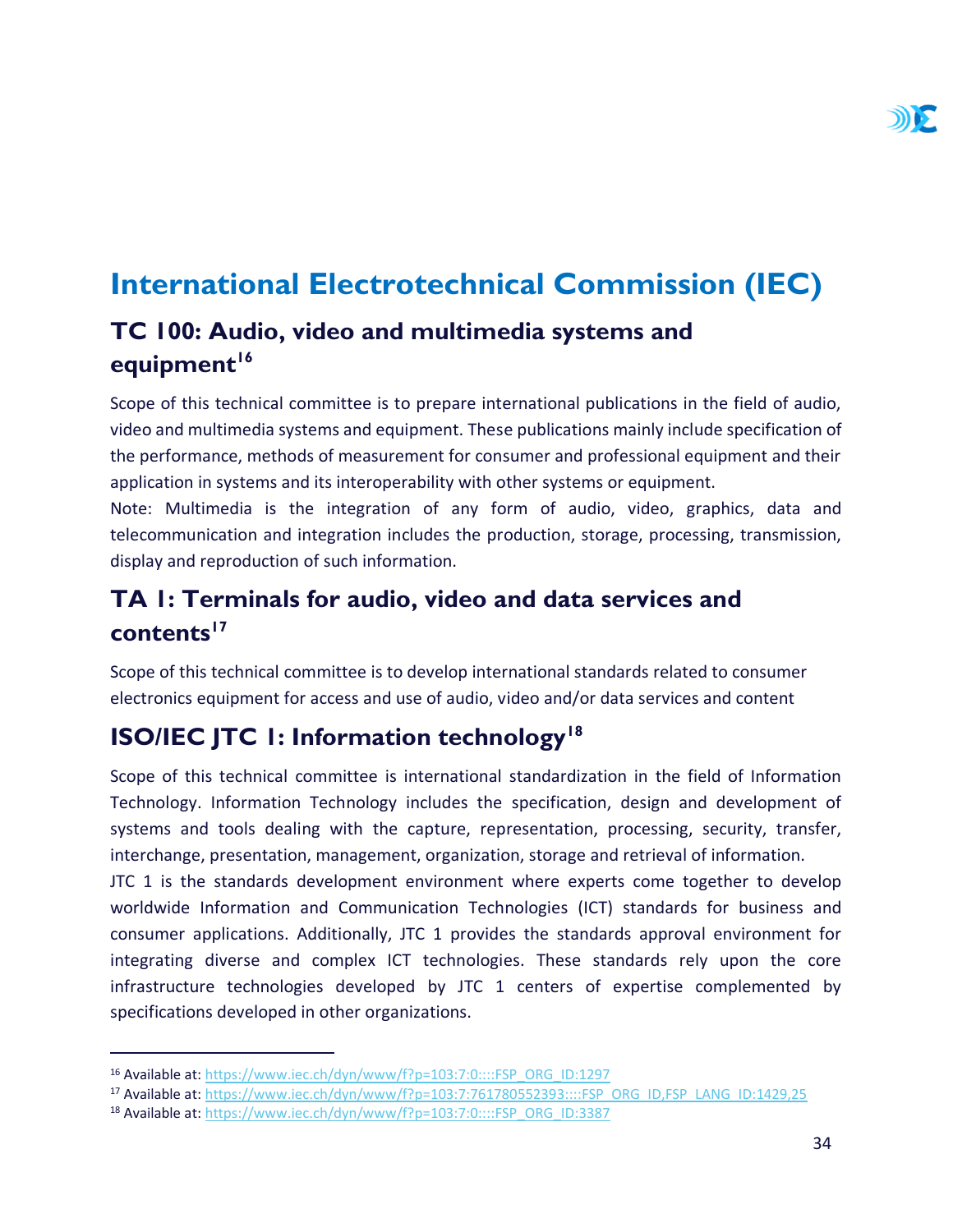## <span id="page-35-0"></span>**International Telecommunication Union (ITU)**

The ITU is not only a technical global organization but recently it has become very active in both technology driven and human rights issues within UN initiatives. According to its mission statement ITU is "committed to connecting all the world's people – wherever they live and whatever their means. Through our work, we protect and support everyone's fundamental right to communicate". This lays its bearing on all activities under the aegis of ITU which eventually underpin the unhampered implementation of rights globally. ITU helps the establishment of agreement on technologies, services, and allocation of global resources like radio-frequency spectrum and satellite orbital frequencies, "to create a seamless global communications system that's robust, reliable, and constantly evolving" with a view of supporting peoples' pursuits to exchange, share and debate.

### <span id="page-35-1"></span>**ITU-T Study Group 3: Tariff and accounting principles and international telecommunication/ICT economic and policy issues<sup>19</sup>**

Study Group 3 is responsible, inter alia, for studying international telecommunication/ICT policy and economic issues and tariff and accounting matters (including costing principles and methodologies), with a view to informing the development of enabling regulatory models and frameworks. SG3 is also tasked with a study on the economic and regulatory impact of the Internet, convergence (services or infrastructure) and new services. SG3 is currently working on a guideline for digital identity under the new Question 9/3 – economic and policy aspects of big data and digital identity in international telecommunications services and networks.

### <span id="page-35-2"></span>**ITU-T Study Group 9: Television and sound transmission and integrated broadband cable networks (Study Period 2017- 2020)<sup>20</sup>**

Study Group 9 is responsible for studies relating to use of telecommunication systems for contribution, primary distribution and secondary distribution of television, sound programs and

<sup>19</sup> Available at:<https://www.itu.int/en/ITU-T/studygroups/2017-2020/03/Pages/default.aspx>

<sup>20</sup> Available at: [https://www.itu.int/en/ITU-T/studygroups/2017-2020/09/Pages/mandate.aspx.](https://www.itu.int/en/ITU-T/studygroups/2017-2020/09/Pages/mandate.aspx)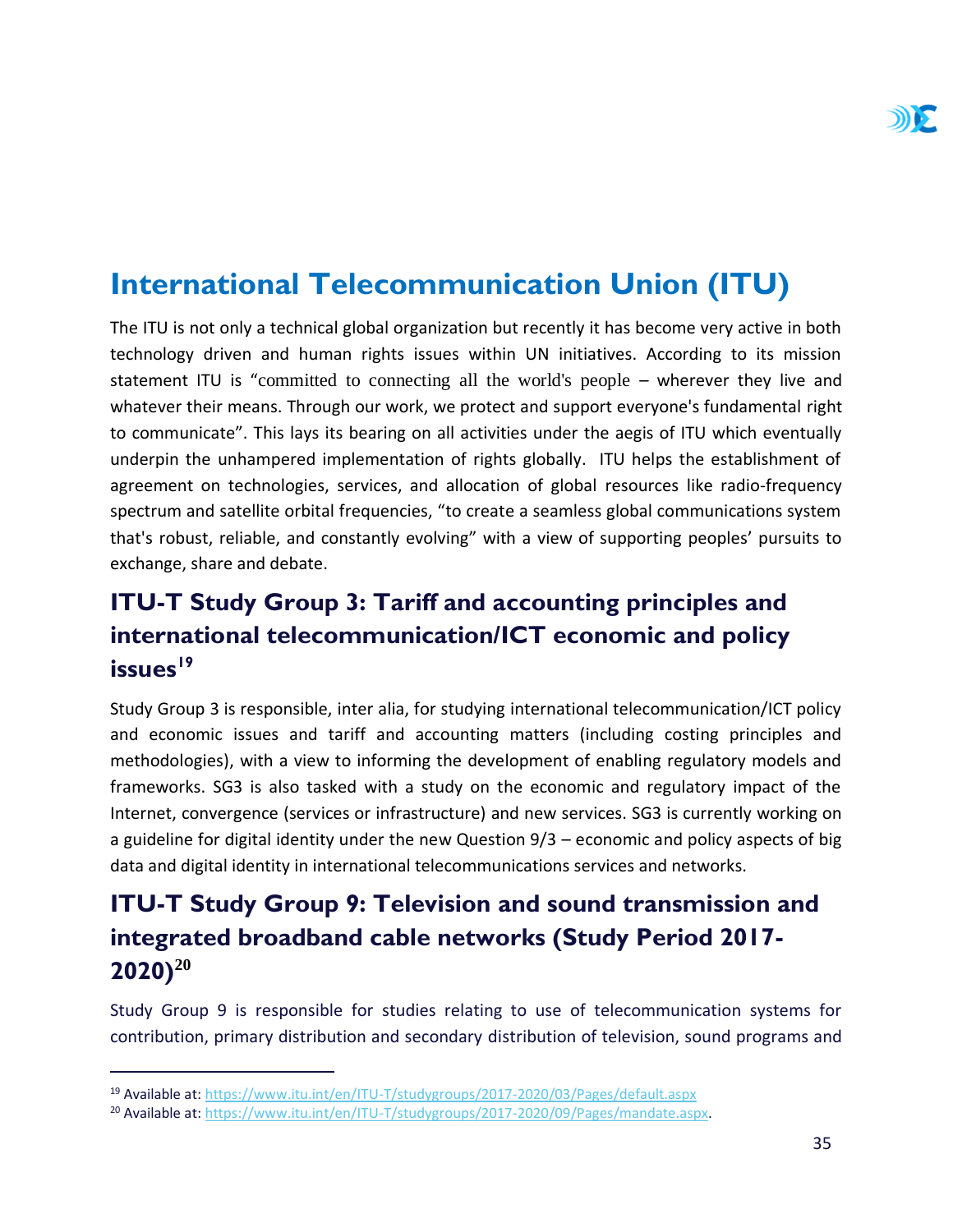related data services including interactive services and applications, extendable to advanced capabilities such as ultra-high definition, 3D, multiview and high-dynamic range television; use of cable and hybrid networks, primarily designed for television and sound-program delivery to the home, as integrated broadband networks to also carry voice or other time-critical services, videoon-demand (e.g. over-the-top (OTT)), interactive services, multiscreen services, etc. to customer premises equipment (CPE) in the home or enterprise.

### <span id="page-36-0"></span>**ITU**‑**T Study Group 16: Multimedia coding, systems and applications (Study Period 2017-2020)<sup>21</sup>**

Study Group 16 is responsible for studies relating to ubiquitous multimedia applications, multimedia capabilities for services and applications for existing and future networks. This encompasses accessibility; multimedia architectures and applications; human interfaces and services; terminals; protocols; signal processing; media coding and systems (e.g. network signal processing equipment, multipoint conference units, gateways and gatekeepers).

Lead Study Group Roles:

- multimedia coding, systems and applications
- ubiquitous multimedia applications
- telecommunication/ICT accessibility for persons with disabilities
- human factors

 $\overline{a}$ 

- multimedia aspects of intelligent transport system (ITS) communications
- Internet Protocol television (IPTV) and digital signage
- <span id="page-36-1"></span>• multimedia aspects of e-services

## **7.6 The World Wide Web Consortium (W3C)**

#### <span id="page-36-2"></span>**Authoring Tool Accessibility Guidelines (ATAG) 2.0<sup>22</sup>**

ATAG 2.0 is a W3C standard ("Recommendation") that addresses the accessibility of code editors, content management systems (CMS), and other software used to create web content, include

<sup>21</sup> Available at: [https://www.itu.int/en/ITU-T/studygroups/2017-2020/16/Pages/mandate.aspx.](https://www.itu.int/en/ITU-T/studygroups/2017-2020/16/Pages/mandate.aspx) 

<sup>22</sup> Available at: [https://www.w3.org/TR/ATAG20/.](https://www.w3.org/TR/ATAG20/)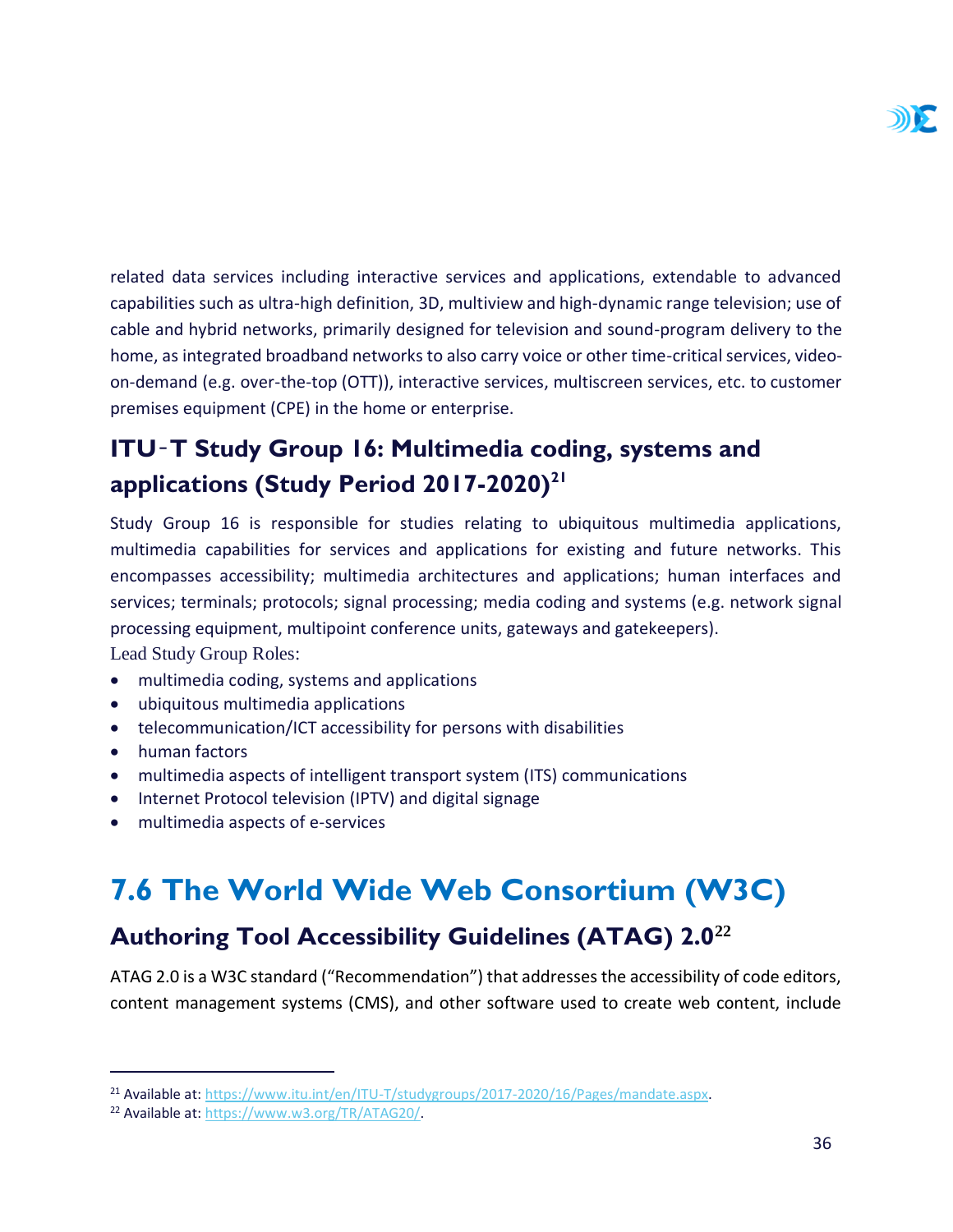

some types of social media websites; and support for production of accessible content by these tools.

In conclusion we can summarize that consistent implementation of standards provide security and stability of work and communication in the Internet world. They can serve as a sound basis for the creation of adequate principles based policy and legislation. The question is what policy and what legislation can best serve the European single market and democracy and whether these values sometimes come in collision. Standards are not only technical norms but in a connected environment have political, economic, policy and cultural implications. The latter have to be explored further in order for to perceive the real value of standards in modern time and how to improve them. Second to this the process of their creation and the path between science and practice has to be a focus of particular attention in order to respond adequately to the dynamic social processes and use widely innovative concepts. In this regards wider involvement of stakeholders, greater transparency and public dialogue will be beneficial.

#### <span id="page-37-0"></span>**Literature**

- 1. Berthon, R., P., Pitt, F., L., Plangger, K., Shapiro, D. (2012) Marketing meets Web 2.0, social media, and creative consumers: Implications for international marketing strategy. pp. 261- 271. Business Horizons, Volume 55, Issue 3, May–June 2012.
- 2. European Commission (2010) *A Digital Agenda for Europe*. August 26th. Available at: [https://eur-lex.europa.eu/LexUriServ/LexUriServ.do?uri=COM:2010:0245:FIN:EN:PDF.](https://eur-lex.europa.eu/LexUriServ/LexUriServ.do?uri=COM:2010:0245:FIN:EN:PDF) Accessed: September 20, 2018.
- 3. European Commission (2016) *ICT Standardisation Priorities for the Digital Single Market*. April 19. Available at: [https://ec.europa.eu/digital-single-market/en/news/communication](https://ec.europa.eu/digital-single-market/en/news/communication-ict-standardisation-priorities-digital-single-market)[ict-standardisation-priorities-digital-single-market.](https://ec.europa.eu/digital-single-market/en/news/communication-ict-standardisation-priorities-digital-single-market) Accessed: September 20, 2018.
- 4. ETSI (2018) Mobile Broadcast Convergence Group Report. Available at: [https://www.etsi.org/deliver/etsi\\_gr/MBC/001\\_099/001/01.01.01\\_60/gr\\_MBC001v010101](https://www.etsi.org/deliver/etsi_gr/MBC/001_099/001/01.01.01_60/gr_MBC001v010101p.pdf) [p.pdf.](https://www.etsi.org/deliver/etsi_gr/MBC/001_099/001/01.01.01_60/gr_MBC001v010101p.pdf) Accessed: September 20, 2018.
- 5. Guillemin, P., Berens, F., Carugi, M., Arndt, M., Ladid, L., Percivall, G., De Lathouwer, B., Liang, S., Bröring, A., Thubert, P. (2013) *Internet of Things Standardisation – Status, requirements, initiatives and organisations*. pp. 259-276, In: Vermesan, O., Friess, P. (ed.) (2013) *Internet of Things: Converging Technologies for Smart Environments and Integrated Ecosystems*. River Publishers: Algade, Denmark.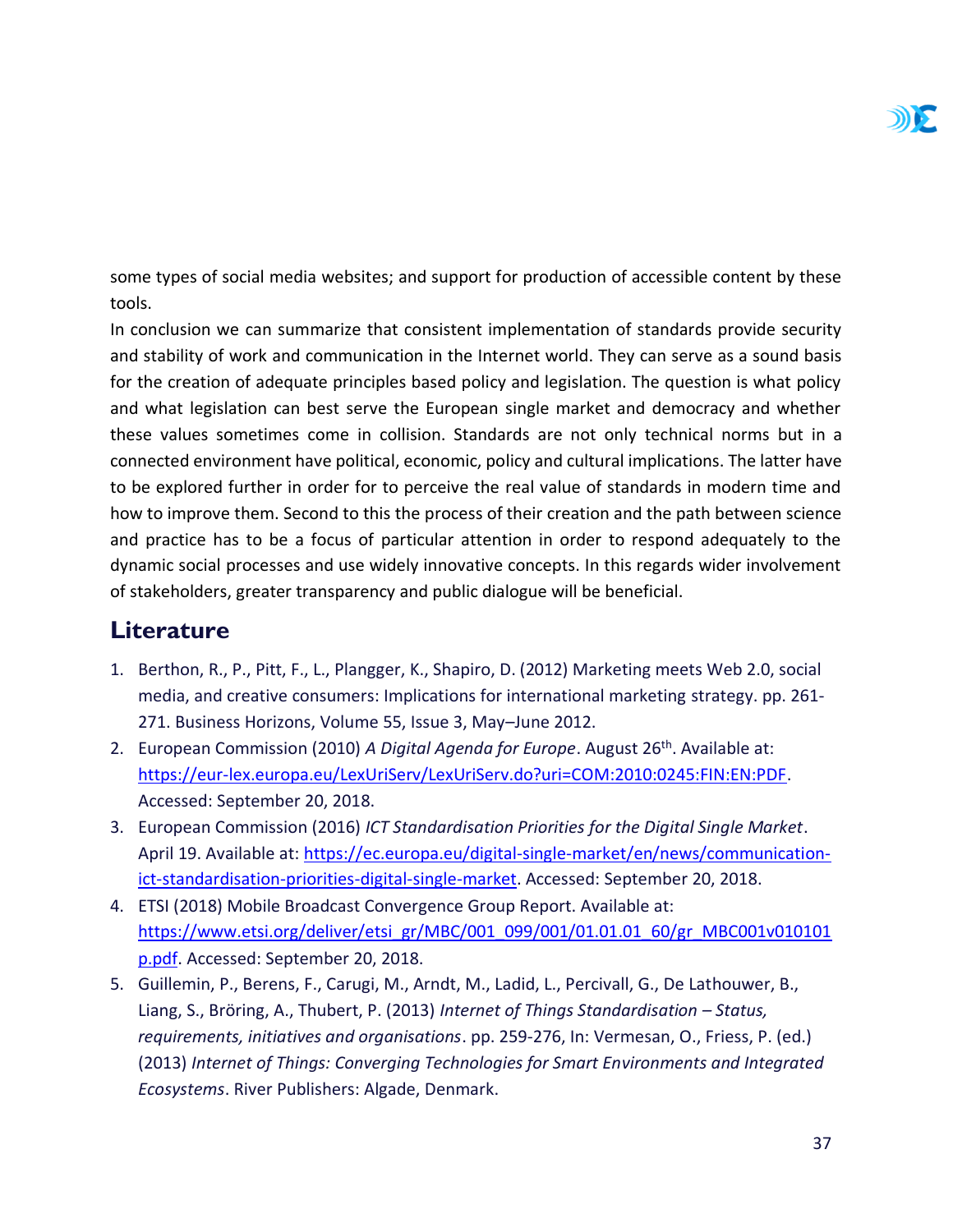- 6. Hacklin, F., Marxt, C., Fahrni, F. (2009) Co-evolutionary cycles of convergence: An extrapolation from the ICT industry. pp. 723-736. Technological Forecasting and Social Change, 76(6).
- 7. Hensen, S. (2008) *The role of public and private standards in regulating international food markets*. pp. 63-81. Journal of International Agricultural Trade and Development, Volume 4, Issue 1. Avaiable at: [http://gii.ncr.vt.edu/docs/peterson\\_orden\\_avocados\\_2008\\_JIATD.pdf#page=69.](http://gii.ncr.vt.edu/docs/peterson_orden_avocados_2008_JIATD.pdf#page=69) Accessed:
- 8. Ibrus, I. (2013) *Evolutionary dynamics of media convergence: Early mobile web and its standardisation at W3C*. pp. 66-73. Telematics and Informatics 30.
- 9. Mansell, R. (2016) Media Convergence Policy Issues. Oxford University Press: USA.

September 20, 2018.

- 10. Regulation No 1025/2012 of the European Parliament and of Council on *European standardisation*, amending Council Directives 89/686/EEC and 93/15/EEC and Directives 94/9/EC, 94/25/EC, 95/16/EC, 97/23/EC, 98/34/EC, 2004/22/EC, 2007/23/EC, 2009/23/EC and 2009/105/EC of the European Parliament and of the Council and repealing Council Decision 87/95/EEC and Decision No 1673/2006/EC of the European Parliament and of the Council. October 25, 2012. Available at: [https://eur-lex.europa.eu/legal](https://eur-lex.europa.eu/legal-content/EN/TXT/?uri=CELEX:32012R1025)[content/EN/TXT/?uri=CELEX:32012R1025.](https://eur-lex.europa.eu/legal-content/EN/TXT/?uri=CELEX:32012R1025) Accessed: September 20, 2018.
- 11. Söderström, E. (2004) *Formulating a General Standards Life Cycle*. Available at: [https://link.springer.com/content/pdf/10.1007%2F978-3-540-25975-6\\_20.pdf.](https://link.springer.com/content/pdf/10.1007%2F978-3-540-25975-6_20.pdf) Accessed: September 20, 2018.
- 12. Spring, B. M., Grisham, C., O'Donnel, J., Skogseid, I., Snow, A., Tarr, G., Wang, P. (1995) *Improving the standardization process: Working with Bulldogs and Turtles*, In: Kahin, B., Abbate, J. (1995) *Standards Policy for Information Infrastructure*. The MIT Press: Cambridge, Massachusetts and London.
- 13. Steinfield, W., C., Wigand, T., R., Markus, L., Minton, G. (2007) *Promoting e-business through vertical IS standards: lessons from the US home mortgage industry*. pp. 160-207, In: Greenstein, S., Stango, V. (ed.) (2007) *Standards and Public Policy*. Cambridge University Press: New York.
- 14. COMMUNICATION FROM THE COMMISSION Guidelines on the applicability of Article 101 of the Treaty on the Functioning of the European Union to horizontal co-operation agreements (Text with EEA relevance) (2011/C 11/01)